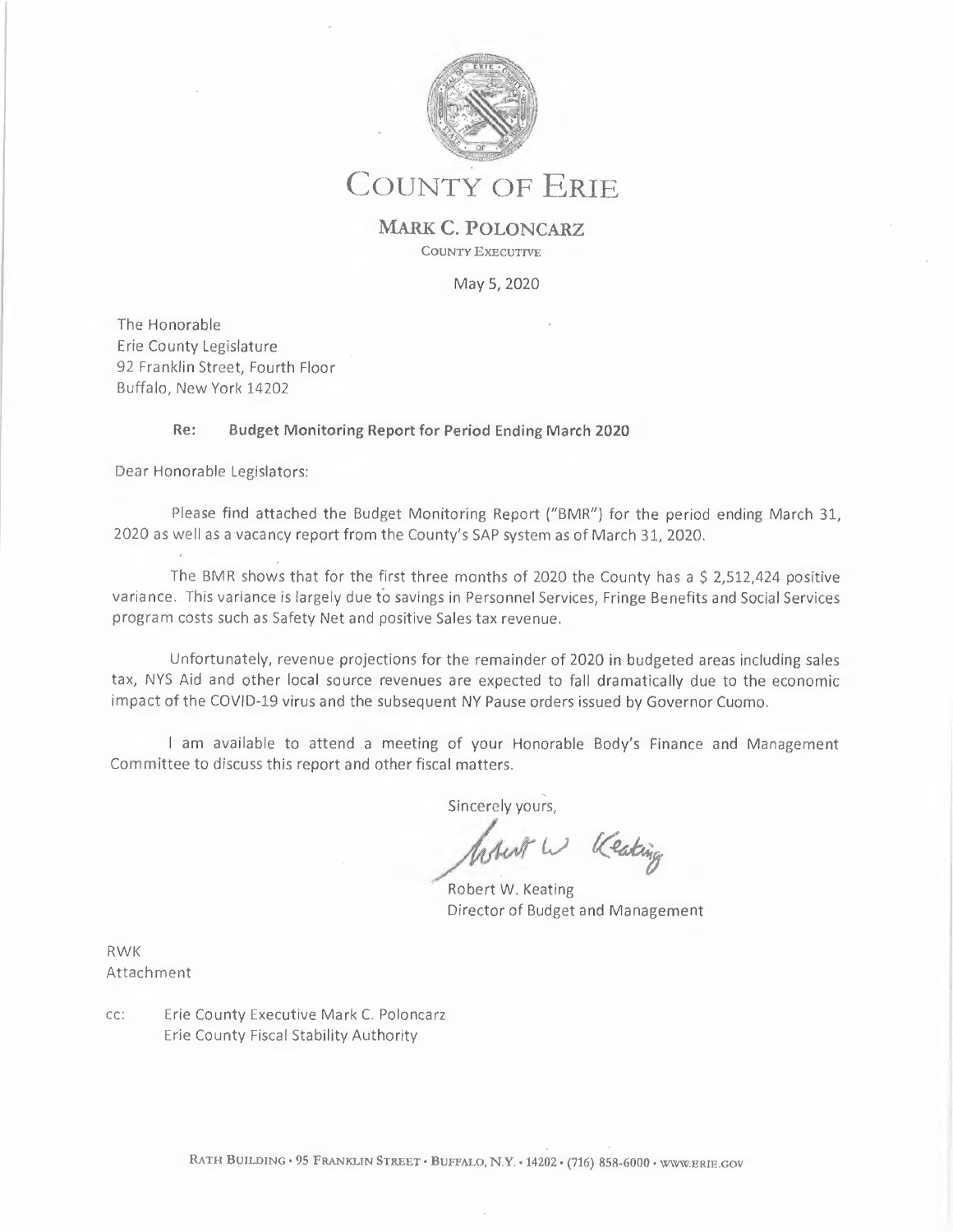## **January-March 2020 Budget Monitoring Report Detail by Account**

| <b>Account Type</b>          | <b>Annual Budget</b> | Period Budget<br>January-March | Actuals<br>January-March | Period<br>Available<br><b>Budget</b> | % of Period<br>Budget<br>Consumed | Annual<br>Available<br><b>Budget</b> | % of Annual<br><b>Budget</b><br>Consumed | Comments/Key Items                                                                            |
|------------------------------|----------------------|--------------------------------|--------------------------|--------------------------------------|-----------------------------------|--------------------------------------|------------------------------------------|-----------------------------------------------------------------------------------------------|
| Revenue                      |                      |                                |                          |                                      |                                   |                                      |                                          |                                                                                               |
| 400000 Real Property Taxes   | (279, 863, 754)      | (279, 863, 754)                | (279, 863, 754)          | (0)                                  | 100.00%                           | (0)                                  | 100.00%                                  |                                                                                               |
| Property Tax                 | (279, 863, 754)      | (279, 863, 754)                | (279, 863, 754)          | (0)                                  | 100.00%                           | (0)                                  | 100.00%                                  |                                                                                               |
| 400010 Exemption Removal     | (863, 146)           | (863, 146)                     | (872, 391)               | 9,245                                | 101.07%                           | 9,245                                | 101.07%                                  |                                                                                               |
| 400030 Gn/Sale-Tax Acq Prop  | (5,000)              | (1,250)                        | (4,000)                  | 2,750                                | 320.00%                           | (1,000)                              | 80.00%                                   |                                                                                               |
| 400040 Other Pay/Lieu-Tax    | (5, 140, 000)        | (5,035,333)                    | (4,704,212)              | (331, 122)                           | 93.42%                            | (435, 788)                           | 91.52%                                   |                                                                                               |
| 400050 Int&Pen on R P Taxes  | (13,800,624)         | (65, 628)                      | (65, 628)                | $\circ$                              | 100.00%                           | (13, 734, 996)                       | 0.48%                                    |                                                                                               |
| 400060 Omitted Taxes         | (7,500)              | (7,500)                        | (1,780)                  | (5, 720)                             | 23.74%                            | (5,720)                              | 23.74%                                   |                                                                                               |
| 466060 Prop Tax Rev Adjust   | 3,551,464            | 78                             | 78                       | $\circ$                              | 100.00%                           | 3,551,386                            | 0.00%                                    |                                                                                               |
| Property Tax Related         | (16, 264, 806)       | (5,972,779)                    | (5,647,933)              | (324, 847)                           | 94.56%                            | (10,616,873)                         | 34.72%                                   |                                                                                               |
| 402000 Sales Tax EC Purp     | (185, 270, 714)      | (40,986,010)                   | (41, 413, 517)           | 427,507                              | 101.04%                           | (143, 857, 197)                      | 22.35%                                   | Sales Tax                                                                                     |
| 402100 1% Sales Tax-EC Purp  | (174, 921, 477)      | (38,696,529)                   | (39,099,234)             | 402,705                              | 101.04%                           | (135, 822, 243)                      | 22.35%                                   | County Share of Sales Tax exceeds budget for<br>the period by \$1.1M. The Div. of Budget will |
| 402120 .25% Sales Tax        | (43, 715, 523)       | (9,669,873)                    | (9,772,544)              | 102,671                              | 101.06%                           | (33,942,979)                         | 22.35%                                   | continue to closely monitor the impact from                                                   |
| 402130 .5% Sales Tax         | (87, 431, 046)       | (19, 339, 745)                 | (19,545,088)             | 205,343                              | 101.06%                           | (67, 885, 958)                       | 22.35%                                   | COVID-19 to sales tax to ascertain the overall<br>impact on the 2020 budget.                  |
| Sales Tax                    | (491, 338, 760)      | (108, 692, 156)                | (109, 830, 382)          | 1,138,226                            | 101.05%                           | (381, 508, 378)                      | 22.35%                                   |                                                                                               |
| 402140 Sales Tax to Loc Gov  | (337, 955, 669)      | (74, 763, 325)                 | (76, 185, 187)           | 1,421,861                            | 101.90%                           | (261, 770, 482)                      | 22.54%                                   |                                                                                               |
| Sales Tax to Local Govt.     | (337, 955, 669)      | (74, 763, 325)                 | (76, 185, 187)           | 1,421,861                            | 101.90%                           | (261,770,482)                        | 22.54%                                   |                                                                                               |
| 402300 Hotel Occupancy Tax   | (11,600,000)         | (2,900,000)                    | (2,046,648)              | (853, 352)                           | 70.57%                            | (9,553,352)                          | 17.64%                                   |                                                                                               |
| 402500 Off Track Par-Mu Tax  | (688,000)            | (48,000)                       | (44, 911)                | (3,089)                              | 93.56%                            | (643,089)                            | 6.53%                                    | Expected to be sharply reduced in future                                                      |
| 402510 Video Lottery Aid     | (288, 560)           | $\mathbf 0$                    | 0                        | $\mathbb O$                          | #DIV/0!                           | (288, 560)                           | $0.00\%$                                 | periods due to the COVID-19 crisis.                                                           |
| 402610 Medical Mari Exc Tax  | (167, 452)           | (41, 863)                      | (47,000)                 | 5,137                                | 112.27%                           | (120, 452)                           | 28.07%                                   |                                                                                               |
| 415010 Post Mortem Toxicol   | (14, 450)            | (3,613)                        | (300)                    | (3, 313)                             | 8.30%                             | (14, 150)                            | 2.08%                                    |                                                                                               |
| 415100 Real Property Trans   | (201, 200)           | (50, 300)                      | (31, 815)                | (18, 485)                            | 63.25%                            | (169, 385)                           | 15.81%                                   |                                                                                               |
| 415160 Mortgage Tax          | (552, 480)           | (138, 120)                     | (90, 270)                | (47, 850)                            | 65.36%                            | (462, 210)                           | 16.34%                                   |                                                                                               |
| 415500 Prisoner Transport    | (20,000)             | (5,000)                        | (8, 294)                 | 3,294                                | 165.87%                           | (11,706)                             | 41.47%                                   |                                                                                               |
| 415620 Commissary Reimb      | (115, 763)           | (28, 941)                      | (28, 941)                | $\circ$                              | 100.00%                           | (86, 822)                            | 25.00%                                   |                                                                                               |
| 415622 Jail Phone Revenue    | (660, 178)           | (660, 178)                     | (660, 178)               | 0                                    | 100.00%                           | $\circ$                              | 100.00%                                  |                                                                                               |
| 416540 Insurance             | $\circ$              | $\circ$                        | $\circ$                  | $\circ$                              | #DIV/0!                           | $\circ$                              | #DIV/0!                                  |                                                                                               |
| 416570 Post Exposure Rabies  | (133, 048)           | (33, 262)                      | (23, 976)                | (9, 286)                             | 72.08%                            | (109, 072)                           | 18.02%                                   |                                                                                               |
| 416920 Medicd-Early Interve  | (151, 200)           | (37, 800)                      | (42, 611)                | 4,811                                | 112.73%                           | (108, 589)                           | 28.18%                                   |                                                                                               |
| 417200 Day Care Repay Recov  | (104, 575)           | (26, 144)                      | (18, 526)                | (7,618)                              | 70.86%                            | (86,050)                             | 17.72%                                   |                                                                                               |
| 417500 Repay Em Ast/Adults   | (268, 610)           | (67, 153)                      | (54, 899)                | (12, 254)                            | 81.75%                            | (213, 711)                           | 20.44%                                   |                                                                                               |
| 417510 Repay Medical Asst    | (3, 170, 235)        | (792, 559)                     | (627, 654)               | (164, 905)                           | 79.19%                            | (2,542,581)                          | 19.80%                                   |                                                                                               |
| 417520 Repay-Family Assist   | (630, 458)           | (157, 615)                     | (138, 154)               | (19, 460)                            | 87.65%                            | (492, 304)                           | 21.91%                                   |                                                                                               |
| 417530 Repay-Foster Care/Ad  | (903, 367)           | (225, 842)                     | (291, 332)               | 65,490                               | 129.00%                           | (612, 035)                           | 32.25%                                   |                                                                                               |
| 417550 Repay-SafetyNetAsst   | (4,718,023)          | (1, 179, 506)                  | (1,571,565)              | 392,059                              | 133.24%                           | (3, 146, 458)                        | 33.31%                                   |                                                                                               |
| 417560 Repay-Serv For Recip  | (8, 216)             | (2,054)                        | (40)                     | (2,014)                              | 1.95%                             | (8, 176)                             | 0.49%                                    |                                                                                               |
| 417570 SNAP Fraud Incentives | (56, 912)            | (14, 228)                      | (11, 922)                | (2,306)                              | 83.79%                            | (44,990)                             | 20.95%                                   |                                                                                               |
| 417580 Repaymts-Handi Child  | (67,989)             | (16,997)                       | 1,073                    | (18,071)                             | $-6.32%$                          | (69,062)                             | $-1.58%$                                 |                                                                                               |
| 418025 Recov-SafetyNet Bur   | 0                    | $\circ$                        | (13, 438)                | 13,438                               | #DIV/01                           | 13,438                               | #DIV/0!                                  |                                                                                               |
| 418030 Repayments-IV D Adm   | (4,423,828)          | (1, 105, 957)                  | (1,075,840)              | (30, 117)                            | 97.28%                            | (3,347,988)                          | 24.32%                                   |                                                                                               |
| 418110 Comm Coll Respreads   | (7, 124, 895)        | (7, 124, 895)                  | (2,724,895)              | (4,400,000)                          | 38.24%                            | (4,400,000)                          | 38.24%                                   |                                                                                               |
| 418112 Comm Coll Resp. Adj.  | 4,400,000            | 4,400,000                      | 0                        | 4,400,000                            | 0.00%                             | 4,400,000                            | 0.00%                                    |                                                                                               |
| 418130 Comm Coll Reimb       | (57, 279)            | (14, 320)                      | (11,905)                 | (2, 414)                             | 83.14%                            | (45, 374)                            | 20.79%                                   |                                                                                               |

 $\bar{r}$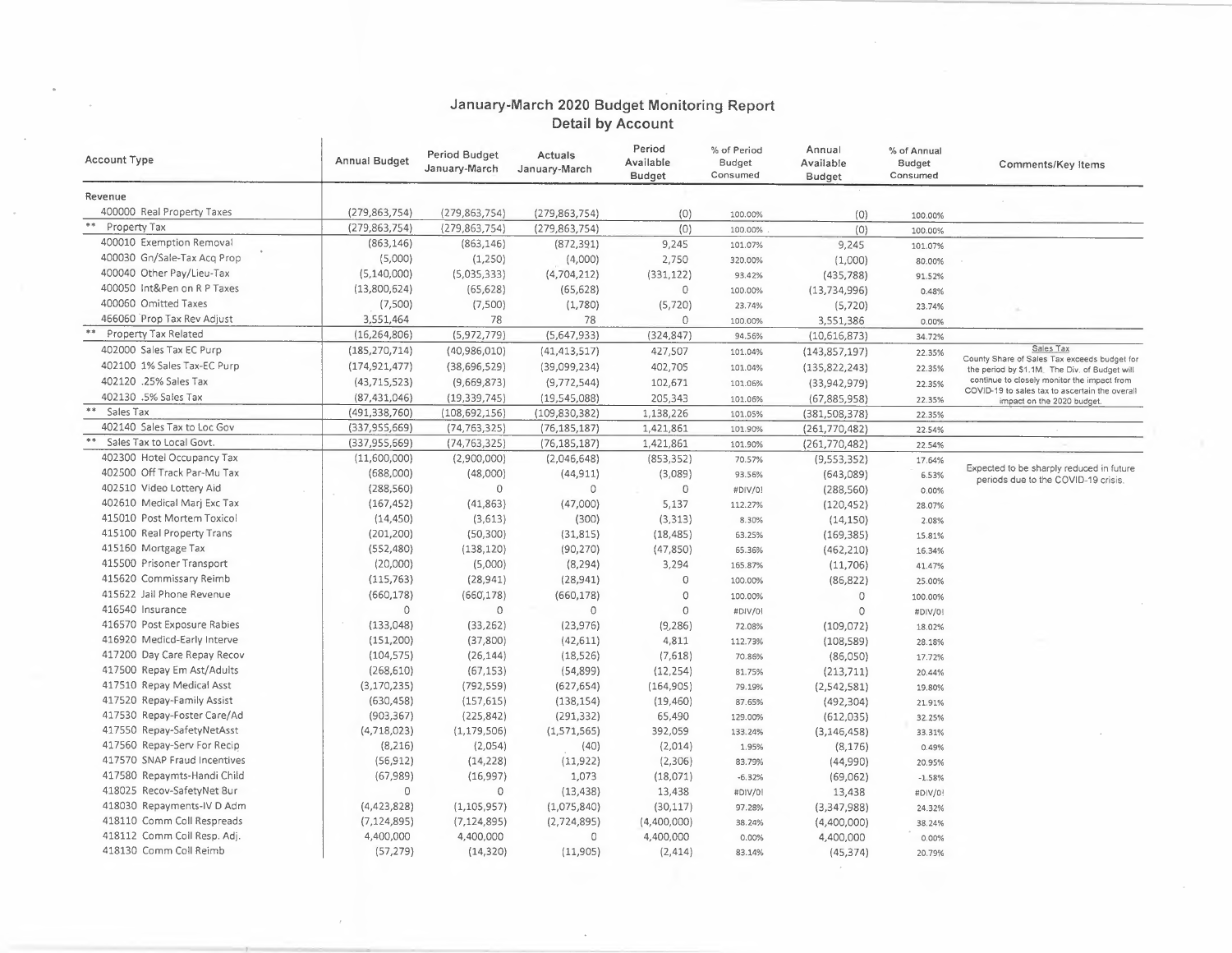| 418410 OCSE Medical Payments | (1,455,240)    | (363, 810)     | (342, 248)     | (21, 562)  | 94.07%     | (1, 112, 992)  | 23.52%        |                                          |
|------------------------------|----------------|----------------|----------------|------------|------------|----------------|---------------|------------------------------------------|
| 418430 Donated Funds         | (1,452,462)    | (363, 116)     | (349, 366)     | (13,750)   | 96.21%     | (1, 103, 096)  | 24.05%        |                                          |
| 420020 ECC Cap Cons-Otr Gvt  | (95,000)       | 0              | 0              | 0          | #DIV/0!    | (95,000)       | 0.00%         |                                          |
| 420499 OthLocal Source Rev   | (94, 494)      | (23, 624)      | $\circ$        | (23, 624)  | 0.00%      | (94, 494)      | 0.00%         |                                          |
| 420500 Rent-RI Prop-Concess  | (34, 235)      | (8,559)        | (11,607)       | 3,049      | 135.62%    | (22, 628)      | 33.90%        |                                          |
| 420520 Rent-RI Prop-Rtw-Eas  | (3,000)        | (750)          | (140)          | (610)      | 18.67%     | (2,860)        | 4.67%         |                                          |
| 420550 Rent-663 Kensington   | (12, 168)      | (3,042)        | (3,042)        | $\circ$    | 100.00%    | (9, 126)       | 25.00%        |                                          |
| 420560 Rent-1500 Broadway    | (246, 015)     | (61, 504)      | (64, 210)      | 2,707      | 104.40%    | (181, 805)     | 26.10%        |                                          |
| 421550 Forft Crime Proceed   | (150, 500)     | (37, 587)      | (60, 701)      | 23,114     | 161.50%    | (89, 799)      | 40.33%        |                                          |
| 422000 Copies                | (10, 100)      | (2,525)        | (1,490)        | (1,035)    | 59.03%     | (8,610)        | 14.76%        |                                          |
| 422040 Gas Well Drill Rents  | (5,500)        | (1, 375)       | (848)          | (528)      | 61.64%     | (4,653)        | 15.41%        |                                          |
| 422050 E-Payable Rebates     | (250,000)      | (62, 500)      | (62, 663)      | 163        | 100.26%    | (187, 337)     | 25.07%        |                                          |
| 423000 Refunds P/Y Expenses  | (1,000)        | (25Q)          | 186,005        | (186, 255) | -74402.00% | (187,005)      | $-18600.50\%$ |                                          |
| 445000 Recovery Int - SID    | (460, 125)     | (115,031)      | (93, 798)      | (21, 233)  | 81.54%     |                |               |                                          |
| 445030 Int & Earn - Gen Inv  | (551,000)      | (137,750)      | (58, 305)      | (79, 445)  |            | (366, 327)     | 20.39%        |                                          |
| 445040 Int & Earn-3rd Party  | (350,000)      | (87,500)       |                |            | 42.33%     | (492, 695)     | 10.58%        |                                          |
| 466000 Misc Receipts         |                |                | (242, 584)     | 155,084    | 277.24%    | (107, 416)     | 69.31%        |                                          |
| 466020 Minor Sale - Other    | (85,600)       | (21, 400)      | (6,658)        | (14, 742)  | 31.11%     | (78, 942)      | 7.78%         |                                          |
|                              | (25,500)       | (6, 375)       | (4,524)        | (1,851)    | 70.96%     | (20, 976)      | 17.74%        |                                          |
| 466070 Refunds P/Y Expenses  | (980,000)      | (245,000)      | (83, 156)      | (161, 844) | 33.94%     | (896, 844)     | 8.49%         |                                          |
| 466120 Other Misc DISS Rev   | (3, 240)       | (810)          | (810)          | $\circ$    | 100.00%    | (2,430)        | 25.00%        |                                          |
| 466130 Oth Unclass Rev       | (10,000)       | (2,500)        | (60,998)       | 58,498     | 2439.90%   | 50,998         | 609.98%       |                                          |
| 466150 Chlamydia Study Forms | $(8,000)$ .    | (2,000)        | (2,000)        | 0          | 100.00%    | (6,000)        | 25.00%        |                                          |
| 466180 Unanticip P/Y Rev     | $\circ$        | $\mathbb O$    | (597, 827)     | 597,827    | #DIV/0!    | 597,827        | #DIV/0!       |                                          |
| 466260 Intercept-LocalShare  | (110, 613)     | (27, 653)      | (27,616)       | (37)       | 99.87%     | (82,997)       | 24.97%        |                                          |
| 466280 Local Srce - ECMCC    | (27,000)       | (6,750)        | (6, 592)       | (158)      | 97.66%     | (20, 408)      | 24.41%        |                                          |
| 466310 Prem On Oblig - RAN   | (102, 500)     | $\circ$        | 0              | 0          | #DIV/0!    | (102, 500)     | 0.00%         |                                          |
| 466360 Stadium Reimbursement | (720, 500)     | (330)          | (330)          | 0          | 100.06%    | (720, 170)     | 0.05%         |                                          |
| 467000 Misc Depart Income    | (9,403)        | (2, 351)       | (1,994)        | (357)      | 84.81%     | (7,409)        | 21.20%        | At the end of the period, or 25% of the  |
| 480020 Sale-Excess Material  | (195, 500)     | (48, 875)      | (19, 465)      | (29, 410)  | 39.83%     | (176, 035)     | 9.96%         | year, the County has achieved 29% of the |
| 480030 Recycling Revenue     | (62,500)       | (15, 625)      | (7, 382)       | (8, 243)   | 47.25%     | (55, 118)      | 11.81%        | annual Other Sources revenue budget.     |
| Other Sources                | (39, 237, 913) | (11, 922, 935) | (11, 488, 388) | (434, 547) | 96.36%     | (27, 749, 525) | 29.28%        |                                          |
| 406610 STD Clinic Fees       | (568, 550)     | (142, 138)     | (36,063)       | (106, 075) | 25.37%     | (532, 487)     | 6.34%         |                                          |
| 415000 Medical Exam Fees     | (484, 750)     | (121, 188)     | (118, 507)     | (2,680)    | 97.79%     | (366, 243)     | 24.45%        |                                          |
| 415050 Treasurer Fees        | (55,500)       | (13, 875)      | (19,092)       | 5,217      | 137.60%    | (36, 408)      | 34.40%        |                                          |
| 415105 Passport Fees         | (28,000)       | (7,000)        | (4,830)        | (2, 170)   | 69.00%     | (23, 170)      | 17.25%        |                                          |
| 415110 Court Fees            | (391,600)      | (97,900)       | (73,500)       | (24, 400)  | 75.08%     | (318, 100)     | 18.77%        |                                          |
| 415120 Small Claims AR Fees  | (200)          | (50)           | $\circ$        | (50)       | 0.00%      | (200)          | 0.00%         |                                          |
| 415130 Auto Fees             | (5,281,803)    | (820, 451)     | (773, 888)     | (46, 563)  | 94.32%     | (4,507,915)    | 14.65%        |                                          |
| 415140 Comm of Educ Fees     | (116, 800)     | (29, 200)      | (19, 652)      | (9,548)    | 67.30%     | (97, 148)      | 16.83%        |                                          |
| 415150 Recording Fees        | (6,200,765)    | (1, 150, 191)  | (1,020,131)    | (130,060)  | 88.69%     | (5, 180, 634)  | 16.45%        |                                          |
| 415180 Vehicle Use Tax       | (5,995,825)    | (1,498,956)    | (1, 291, 492)  | (207, 464) | 86.16%     | (4,704,333)    | 21.54%        |                                          |
| 415185 E-Z Pass Tag Sales    | (17,500)       | (4, 375)       | (1, 575)       | (2,800)    | 36.00%     | (15, 925)      | 9.00%         |                                          |
| 415200 Civil Serv Exam Fees  | (95,000)       | (23, 750)      | $\mathbf 0$    | (23, 750)  | 0.00%      | (95,000)       | 0.00%         |                                          |
| 415210 3rd Party Deduct Fee  | (17,000)       | (4,250)        | $\mathbf{0}$   | (4,250)    | 0.00%      | (17,000)       | 0.00%         |                                          |
| 415510 Civil Proc Fees-Sher  | (1,071,690)    | (267, 923)     | (304, 141)     | 36,218     | 113.52%    | (767, 549)     | 28.38%        |                                          |
| 415520 Sheriff Fees          | (32,500)       | (8, 125)       | (7, 278)       | (847)      | 89.58%     | (25, 222)      | 22.39%        |                                          |
| 415600 Inmate Discip Surch   | (14,500)       | (3,625)        | (2,897)        | (728)      | 79.91%     | (11,603)       | 19.98%        |                                          |
| 415605 Drug Testing Charge   | (38,000)       | (9,500)        | (8, 363)       | (1, 137)   | 88.03%     | (29, 637)      | 22.01%        |                                          |
| 415610 Restitution Surcharge | (30,000)       | (7,500)        | (5,211)        | (2, 289)   | 69.48%     | (24, 789)      | 17.37%        |                                          |
| 415630 Bail Fee-Alt / Incar  | (20,000)       | (5,000)        | (498)          | (4, 502)   | 9.96%      | (19, 502)      | 2.49%         |                                          |
| 415640 Probation Fees        | (550,000)      | (137,500)      | (133, 140)     | (4,360)    | 96.83%     | (416, 860)     | 24.21%        |                                          |
|                              |                |                |                |            |            |                |               |                                          |

 $\sim 10^6$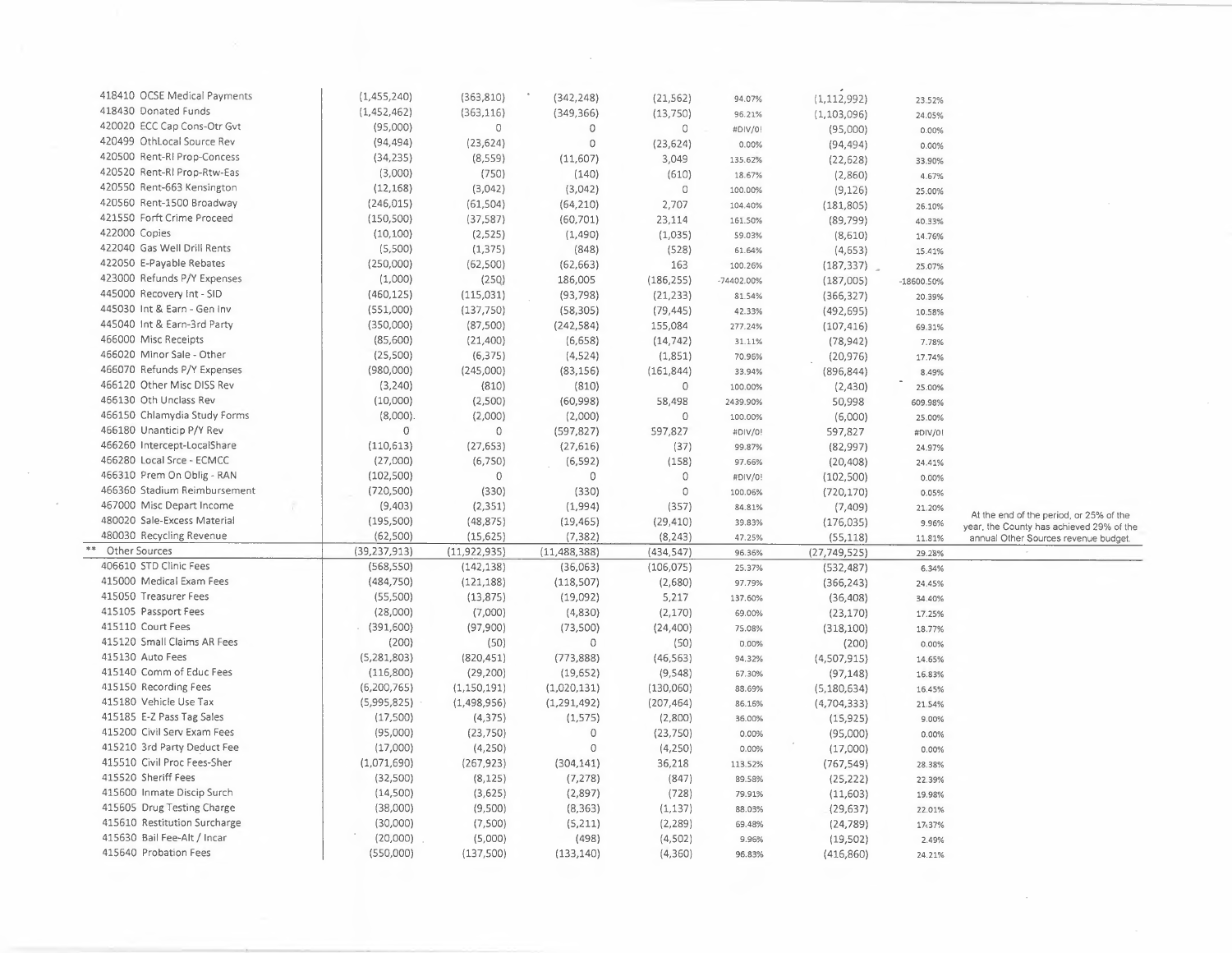| 415650 DWI Program          | (1,062,987)        | (265, 747)               | (3,490)         | (262, 257)               | 1.31%   | (1,059,497)     | 0.33%   |                                                                                |
|-----------------------------|--------------------|--------------------------|-----------------|--------------------------|---------|-----------------|---------|--------------------------------------------------------------------------------|
| 415670 Elec Monitoring Ch   | (3,600)            | (900)                    | (1, 334)        | 434                      | 148.22% | (2, 266)        | 37.06%  |                                                                                |
| 415680 Pmt-Home Care Review | (10,000)           | (2,500)                  | (1, 141)        | (1, 359)                 | 45.64%  | (8,859)         | 11.41%  |                                                                                |
| 416010 Beach Monitoring     | O                  | $\circ$                  | $\circ$         | $\circ$                  | #DIV/0! | $\circ$         | #DIV/0! |                                                                                |
| 416020 Comm Sanitat & Food  | (1, 175, 000)      | (293, 750)               | (261, 341)      | (32, 409)                | 88.97%  | (913, 659)      | 22.24%  |                                                                                |
| 416030 Realty Subdivisions  | (12,000)           | (3,000)                  | (425)           | (2, 575)                 | 14.17%  | (11, 575)       | 3.54%   |                                                                                |
| 416040 Individ Sewr Sys Opt | (425,000)          | (106, 250)               | (83,095)        | (23, 155)                | 78.21%  | (341,905)       | 19.55%  |                                                                                |
| 416090 Pen & Fines-Health   | (20,000)           | (5,000)                  | (2,200)         | (2,800)                  | 44.00%  | (17,800)        | 11.00%  |                                                                                |
| 416150 PPD Tests            | (8,580)            | (2, 145)                 | (805)           | (1, 340)                 | 37.53%  | (7, 775)        | 9.38%   |                                                                                |
| 416160 TB Outreach          | (58, 580)          | (14, 645)                | (3, 792)        | (10, 853)                | 25.89%  |                 |         |                                                                                |
| 416190 ImmunizationsService | (8, 283)           | (2,071)                  | (1, 245)        | (826)                    |         | (54, 788)       | 6.47%   |                                                                                |
| 416560 Lab Fees-Other Count | 0                  | 150,000                  | $\circ$         |                          | 60.10%  | (7,039)         | 15.02%  |                                                                                |
| 416580 Training Course Fees |                    |                          |                 | 150,000                  | 0.00%   | 0               | #DIV/0! |                                                                                |
| 416610 Pub Health Lab Fees  | (56, 235)          | (14, 059)                | (5,075)         | (8,984)                  | 36.10%  | (51, 160)       | 9.02%   |                                                                                |
|                             | (245,000)          | (61, 250)                | (32, 935)       | (28, 315)                | 53.77%  | (212,065)       | 13.44%  |                                                                                |
| 418040 Inspec Fee Wght/Meas | (175,000)          | (43, 750)                | (25, 200)       | (18, 550)                | 57.60%  | (149, 800)      | 14.40%  |                                                                                |
| 418050 Item Price Waivr Fee | (275,000)          | (68, 750)                | (83,500)        | 14,750                   | 121.45% | (191, 500)      | 30.36%  |                                                                                |
| 418400 Subpoena Fees        | (13,050)           | (3,263)                  | (3,986)         | 723                      | 122.18% | (9,064)         | 30.54%  |                                                                                |
| 418500 Park & Rec Chgs-Camp | (149, 590)         | (37, 398)                | (53, 466)       | 16,069                   | 142.97% | (96, 124)       | 35.74%  |                                                                                |
| 418510 Park & Rec Chgs-Shel | (408, 720)         | (102, 180)               | (169, 470)      | 67,290                   | 165.85% | (239, 250)      | 41.46%  |                                                                                |
| 418520 Chgs-Park Emp Subsis | (39,600)           | (9,900)                  | (7,050)         | (2,850)                  | 71.21%  | (32, 550)       | 17.80%  |                                                                                |
| 418530 Golf Chg-Other Fees  | (262, 620)         | $\circ$                  | $\circ$         | $\mathbb O$              | #DIV/0! | (262, 620)      | 0.00%   |                                                                                |
| 418540 Golf Chg-Greens Fees | (605, 495)         | (56, 374)                | (53, 455)       | (2,919)                  | 94.82%  | (552,040)       | 8.83%   |                                                                                |
| 418550 Sale of Forest Prod  | (8,000)            | (2,000)                  | (754)           | (1,246)                  | 37.70%  | (7, 246)        | 9.43%   |                                                                                |
| 420000 Tx&Assm Svs-Oth Govt | (165,000)          | (165,000)                | (168, 271)      | 3,271                    | 101.98% | 3,271           | 101.98% |                                                                                |
| 420010 Elec Exp Other Govt  | (7, 182, 134)      | (7, 182, 134)            | (7, 182, 134)   | $\circ$                  | 100.00% | 0               | 100.00% |                                                                                |
| 420030 Police Svcs-Oth Gvt  | (307, 550)         | (76, 888)                | (77, 158)       | 270                      | 100.35% | (230, 392)      | 25.09%  |                                                                                |
| 420190 Gen Svc-Oth Gov      | (2,160)            | (540)                    | (540)           | $\circ$                  | 100.00% | (1,620)         | 25.00%  |                                                                                |
| 420271 CESQG Charges        | (30,000)           | (7,500)                  | 0               | (7,500)                  | 0.00%   | (30,000)        | 0.00%   |                                                                                |
| 421000 Pistol Permits       | (160,000)          | (40,000)                 | (26,071)        | (13,929)                 | 65.18%  | (133,929)       | 16.29%  |                                                                                |
| 421500 Fines&Forfeited Bail | (8,500)            | (2, 125)                 | (7, 270)        | 5,145                    | 342.12% | (1,230)         | 85.53%  |                                                                                |
| 421510 Fines and Penalties  | (3,500)            | (875)                    | (650)           | (225)                    | 74.29%  | (2,850)         | 18.57%  |                                                                                |
| 466010 NSF Check Fees       | (1,720)            | (430)                    | (420)           | (10)                     | 97.67%  | (1,300)         | 24.42%  | After 25% of the year, the County has                                          |
| 466190 Item Pricing Penalty | (188,000)          | (47,000)                 | (100, 630)      | 53,630                   | 214.11% | (87, 370)       | 53.53%  | achieved 41% of the annual Fees, Fines, or                                     |
| 466340 STOPDWI VIP Prs Fees | (25,000)           | (6, 250)                 | (5,674)         | (576)                    | 90.78%  | (19, 326)       | 22.70%  | Charges revenue budget. Reductions<br>expected in future periods due to COVID- |
| Fees, Fines or Charges      | (34, 105, 887)     | (12,826,167)             | (12, 182, 833)  | (643, 334)               | 94.98%  | (21, 923, 054)  | 35.72%  |                                                                                |
| 402190 Approp Fund Balance  | (3,000,000)        | $\overline{\phantom{a}}$ | ÷               | $\sim$                   | #DIV/01 | (3,000,000)     | 0.00%   |                                                                                |
| Appropriated Fund Balance   | (3,000,000)        | $\overline{\phantom{a}}$ | $\sim$          | $\overline{\phantom{a}}$ | #DIV/0! | (3,000,000)     | 0.00%   |                                                                                |
| Local Source Revenue        | (1, 198, 766, 789) | (494, 041, 116)          | (495, 198, 476) | 1,157,360                | 100.23% | (703, 568, 313) | 41.31%  |                                                                                |
| 405570 ME 50% Fed Presch    | (3,861,429)        | (965, 357)               | (965, 357)      | (0)                      | 100.00% | (2,896,072)     | 25.00%  |                                                                                |
| 410070 FA-IV-B Preventive   | (905, 239)         | (226, 310)               | (232, 943)      | 6,633                    | 102.93% | (672, 296)      | 25.73%  |                                                                                |
| 410080 FA-Admin Chargeback  | 1,835,629          | 458,907                  | . 305,939       | 152,968                  | 66.67%  | 1,529,690       | 16.67%  |                                                                                |
| 410120 FA-SNAP ET 100%      | (381,954)          | (95, 489)                | (97, 967)       | 2,479                    | 102.60% |                 |         |                                                                                |
| 410150 SSA-SSI Pri Inc Prg  | (75,000)           |                          |                 |                          |         | (283, 987)      | 25.65%  |                                                                                |
| 410180 Fed Aid School Brk   | (16, 473)          | (18,750)                 | (5,800)         | (12,950)                 | 30.93%  | (69, 200)       | 7.73%   |                                                                                |
| 410240 HUD Rev D14.267 CoC  |                    | (4, 118)                 | (3,657)         | (461)                    | 88.80%  | (12, 816)       | 22.20%  |                                                                                |
|                             | (5,615,451)        | (1,364,341)              | (430, 726)      | (933, 615)               | 31.57%  | (5, 184, 725)   | 7.67%   |                                                                                |
| 410500 FA-Civil Defense     | (346, 296)         | (86, 574)                | (173, 327)      | 86,753                   | 200.21% | (172, 970)      | 50.05%  | Federal Aid                                                                    |
| 410510 Fed Drug Enforcement | (36, 686)          | (9, 172)                 | 0               | (9, 172)                 | 0.00%   | (36, 686)       | 0.00%   | Formula driven Federal Aid which                                               |
| 410520 Fr Ci Bflo Pol Dept  | (29,000)           | (7, 250)                 | (7, 777)        | 527                      | 107.27% | (21, 223)       | 26.82%  | appears under budget, mainly in                                                |
| 411000 MH Fed Medi Sal Sh   | (1, 275, 737)      | (303,062)                | (274, 300)      | (28, 762)                | 90.51%  | (1,001,437)     | 21.50%  | Health and Human Service Departments, is                                       |
| 411490 Fed Aid - TANF FFFS  | (39,623,632)       | (9,905,908)              | (10, 187, 367)  | 281,459                  | 102.84% | (29, 436, 265)  | 25.71%  | offset by savings in associated<br>expenditures.                               |
| 411495 FA - SYEP            | (1,691,832)        | (422, 958)               | (22, 500)       | (400, 458)               | 5.32%   | (1,669,332)     | 1.33%   |                                                                                |
|                             |                    |                          |                 |                          |         |                 |         |                                                                                |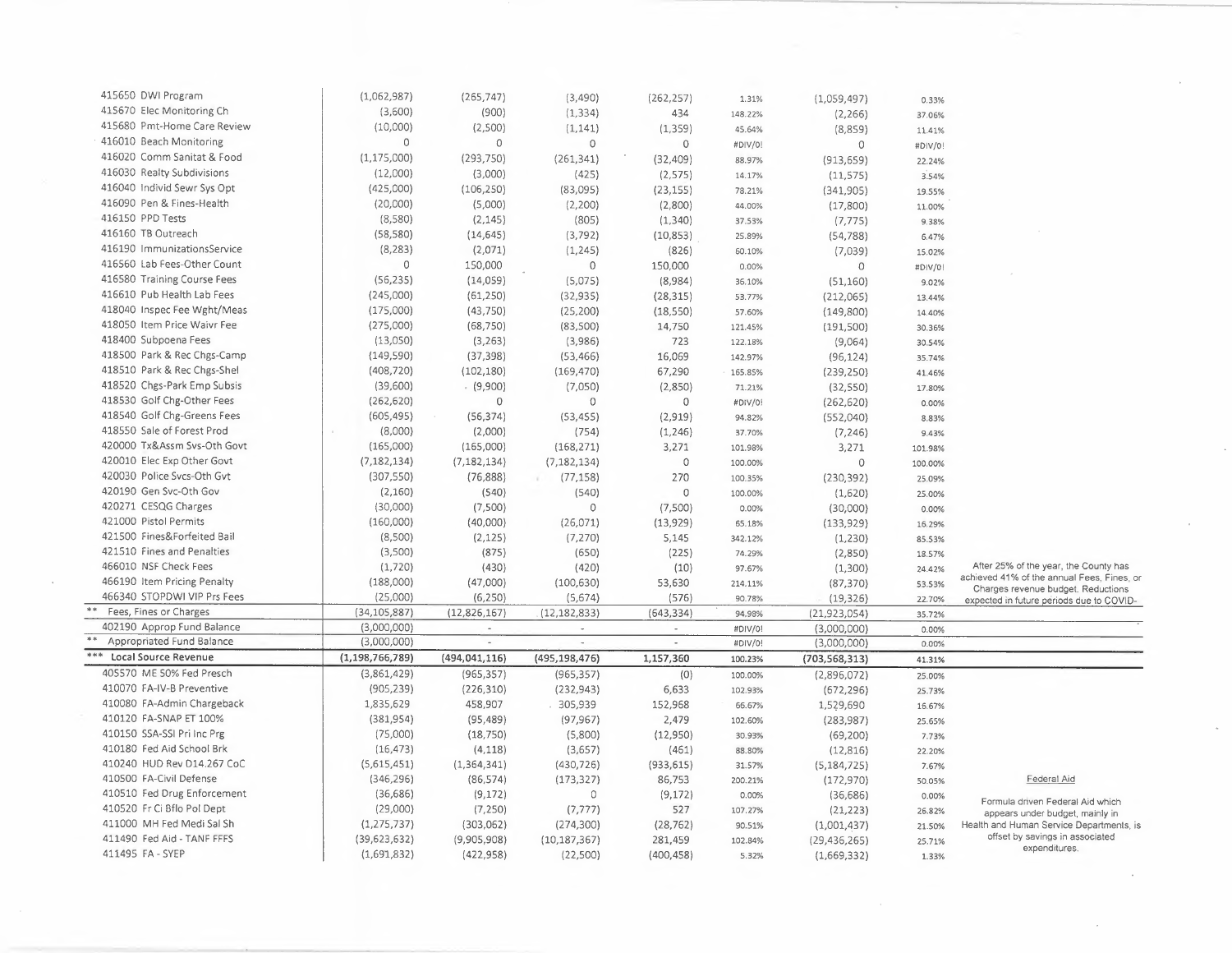| 411500 Fed Aid - MA In House | 2,132,357       | 533,089                   | 403,995        | 129,094       | 75.78%            | 1,728,362       | 18.95%   |                                       |
|------------------------------|-----------------|---------------------------|----------------|---------------|-------------------|-----------------|----------|---------------------------------------|
| 411520 FA-Family Assistance  | (35, 911, 320)  | (8,977,830)               | (8, 277, 894)  | (699, 936)    | 92.20%            | (27, 633, 426)  | 23.05%   |                                       |
| 411540 FA-Social Serv Admin  | (21, 639, 306)  | (5,409,827)               | (4,284,052)    | (1, 125, 774) | 79.19%            | (17, 355, 254)  | 19.80%   |                                       |
| 411550 FA-Soc Serv Adm A-87  | (1, 185, 452)   | (296, 363)                | (199, 669)     | (96, 694)     | 67.37%            | (985, 783)      |          |                                       |
| 411570 Fed Aid - SNAP Admin  | (13,900,309)    | (3,475,077)               | (2,530,302)    | (944, 775)    |                   |                 | 16.84%   |                                       |
| 411580 Fed Aid - SNAP ET 50% | (3, 149, 310)   | (787, 328)                | (587, 439)     | (199, 888)    | 72.81%<br>74.61%  | (11, 370, 007)  | 18.20%   |                                       |
| 411590 FA-HEAP               | (4,484,310)     | (1, 121, 078)             | (2,044,458)    | 923,380       |                   | (2,561,871)     | 18.65%   |                                       |
| 411610 FA-Serv/Recipients    | (4,914,109)     | (1,228,527)               | (725, 587)     | (502,940)     | 182.37%<br>59.06% | (2,439,852)     | 45.59%   |                                       |
| 411640 FA-Daycare Block Grt  | (23, 235, 503)  | (5,808,876)               | (5,267,944)    | (540, 932)    |                   | (4, 188, 522)   | 14.77%   |                                       |
| 411670 FA-Refugee&Entrants   | (79, 224)       | (19, 806)                 |                |               | 90.69%            | (17, 967, 559)  | 22.67%   |                                       |
| 411680 FA-Foster Care/Adopt  | (13,086,420)    |                           | (17,627)       | (2, 179)      | 89.00%            | (61, 597)       | 22.25%   |                                       |
| 411690 FA-IV-D Incentives    | (426, 358)      | (3,271,605)<br>(106, 590) | (4,372,164)    | 1,100,559     | 133.64%           | (8,714,256)     | 33.41%   |                                       |
| 411700 FA-TANF Safety Net    |                 |                           | (108, 918)     | 2,329         | 102.18%           | (317, 440)      | 25.55%   |                                       |
|                              | (748, 457)      | (187, 114)                | (155, 631)     | (31, 484)     | 83.17%            | (592, 826)      | 20.79%   |                                       |
| 411780 Fed Aid-Medicaid Adm  | (168, 615)      | (42, 154)                 | (42, 154)      | $\circ$       | 100.00%           | (126, 461)      | 25.00%   |                                       |
| 412000 FA-School Lunch Prog  | (22, 567)       | (5,642)                   | (5,818)        | 176           | 103.12%           | (16, 749)       | 25.78%   | After 25% of the year, the County has |
| 414000 Federal Aid           | (50, 734)       | (12, 684)                 | (8,584)        | (4,100)       | 67.68%            | (42, 150)       | 16.92%   | achieved 23% of the budgeted Federal  |
| 414010 Federal Aid - Other   | (6,375)         | (1, 594)                  | (226, 213)     | 224,619       | 14193.76%         | 219,838         | 3548.44% | revenue.                              |
| 414020 Misc Federal Aid      | (45, 857)       | (11, 464)                 | (17, 377)      | 5,912         | 151.57%           | (28, 480)       | 37.89%   |                                       |
| *** Federal Revenue          | (172, 944, 969) | (43, 180, 849)            | (40, 563, 617) | (2,617,232)   | 93.94%            | (132, 381, 352) | 23.45%   |                                       |
| 405000 State Aid Fr Da Sal   | (77, 682)       | (19, 421)                 | $\circ$        | (19, 421)     | 0.00%             | (77, 682)       | 0.00%    |                                       |
| 405010 St Re Indigent Care   | (30,000)        | (7,500)                   | (7,500)        | 0             | 100.00%           | (22,500)        | 25.00%   |                                       |
| 405060 State Aid - NYSERDA   | (73, 672)       | (18, 418)                 | $\mathbf 0$    | (18, 418)     | 0.00%             | (73, 672)       | 0.00%    |                                       |
| 405170 SA-Crt Fac Incen Aid  | (2, 133, 000)   | (533, 250)                | (426, 077)     | (107, 173)    | 79.90%            | (1,706,923)     | 19.98%   |                                       |
| 405190 StAid-Octane Testing  | (30,000)        | (7,500)                   | (6, 542)       | (958)         | 87.23%            | (23, 458)       | 21.81%   |                                       |
| 405500 SA-Spec Need Presch   | (33, 103, 809)  | (8, 275, 952)             | (8,748,462)    | 472,509       | 105.71%           | (24, 355, 347)  | 26.43%   |                                       |
| 405520 SA-NYS DOH EI Serv    | (4,281,980)     | (1,070,495)               | (791, 628)     | (278, 867)    | 73.95%            | (3,490,352)     | 18.49%   |                                       |
| 405530 SA-Admin Preschool    | (398, 775)      | (99, 694)                 | (99, 694)      | $\circ$       | 100.00%           | (299,081)       | 25.00%   |                                       |
| 405540 SA-Art VI-P H Work    | (1,641,121)     | (410, 280)                | (403, 450)     | (6, 831)      | 98.34%            | (1, 237, 671)   | 24.58%   |                                       |
| 405560 SA-NYS DOH El Admin   | (383, 568)      | (95, 892)                 | (95, 892)      | $\circ$       | 100.00%           | (287, 676)      | 25.00%   |                                       |
| 405580 SA-Medicaid El Trans  | (143,980)       | (35,995)                  | (35, 995)      | $\circ$       | 100.00%           | (107, 985)      | 25.00%   |                                       |
| 405590 SA-Medicaid El Admin  | (168, 615)      | (42, 154)                 | (42, 154)      | $\circ$       | 100.00%           | (126, 461)      | 25.00%   |                                       |
| 405595 SA-Med Anti Fraud     | (405, 071)      | (101, 268)                | (104, 418)     | 3,150         | 103.11%           | (300, 653)      | 25.78%   |                                       |
| 406000 SA-Fr Prob Serv       | (1, 181, 952)   | (295, 488)                | (295, 488)     | $\mathbb O$   | 100.00%           | (886, 464)      | 25.00%   |                                       |
| 406010 SA-Fr Nav Law Enforc  | (80, 500)       | (20, 125)                 | (0)            | (20, 125)     | 0.00%             | (80, 500)       | 0.00%    |                                       |
| 406020 SA-Snomob Lw Enforc   | (20,000)        | (5,000)                   | $\circ$        | (5,000)       | 0.00%             | (20,000)        | 0.00%    |                                       |
| 406500 Refugee Hith Assment  | (130, 239)      | (32, 560)                 | (8,893)        | (23, 667)     | 27.31%            | (121, 346)      | 6.83%    |                                       |
| 406550 Emerg Med Training    | (357, 774)      | (89, 444)                 | (48, 623)      | (40, 821)     | 54.36%            | (309, 151)      | 13.59%   |                                       |
| 406560 SA-Art VI-PubHlthLab  | (2, 116, 152)   | (529, 038)                | (481, 148)     | (47,890)      | 90.95%            | (1,635,004)     | 22.74%   |                                       |
| 406810 SA-Foren Mntl Hea Sr  | (2,829,277)     | (707, 319)                | (500, 240)     | (207, 079)    | 70.72%            | (2,329,037)     | 17.68%   |                                       |
| 406830 SA-Mental Health II   | (28, 494, 258)  | (6,989,613)               | (6,937,172)    | (52, 441)     | 99.25%            | (21, 557, 086)  | 24.35%   |                                       |
| 406860 State Aid - OASAS     | (11,660,649)    | (2,915,162)               | (2,829,414)    | (85, 748)     | 97.06%            | (8,831,235)     | 24.26%   |                                       |
| 406880 State Aid - OPWDD     | (609, 788)      | (152, 447)                | (163, 381)     | 10,934        | 107.17%           | (446, 407)      | 26.79%   |                                       |
| 406890 Handpd Park Surch     | (27, 500)       | (6, 875)                  | (1, 725)       | (5, 150)      | .25.09%           | (25, 775)       | 6.27%    |                                       |
| 407500 SA-MA In House        | 2,276,337       | 569,084                   | 543,126        | 25,958        | 95.44%            | 1,733,211       | 23.86%   |                                       |
| 407510 SA-Spec Need Adult    | (2,310)         | (578)                     | $\mathbf{0}$   | (578)         | 0.00%             | (2,310)         | 0.00%    |                                       |
| 407520 SA-Family Assistance  | 0               | $\circ$                   | (8,617)        | 8,617         | #DIV/0!           | 8,617           | #DIV/0!  |                                       |
| 407540 SA-Soc Serv Admin     | (30, 383, 976)  | (7,595,994)               | (6, 755, 346)  | (840, 648)    | 88.93%            | (23, 628, 630)  | 22.23%   |                                       |
| 407580 SA-Sch Breakfst Prog  | (779)           | (195)                     | (168)          | (27)          | 86.26%            | (611)           | 21.57%   |                                       |
| 407590 SA-School Lunch Prog  | (460)           | (115)                     | (99)           | (16)          | 86.09%            | (361)           | 21.52%   |                                       |
| 407600 SA-Sec Det Other Co   | (1,012,320)     | (253,080)                 | (253,080)      | (1)           | 100.00%           | (759, 241)      | 25.00%   |                                       |
| 407610 SA-Sec Det Loc Yth    | (2,679,661)     | (669, 915)                | (669, 915)     | (1)           | 100.00%           | (2,009,746)     | 25.00%   | State Aid                             |

 $\bar{\mathcal{A}}$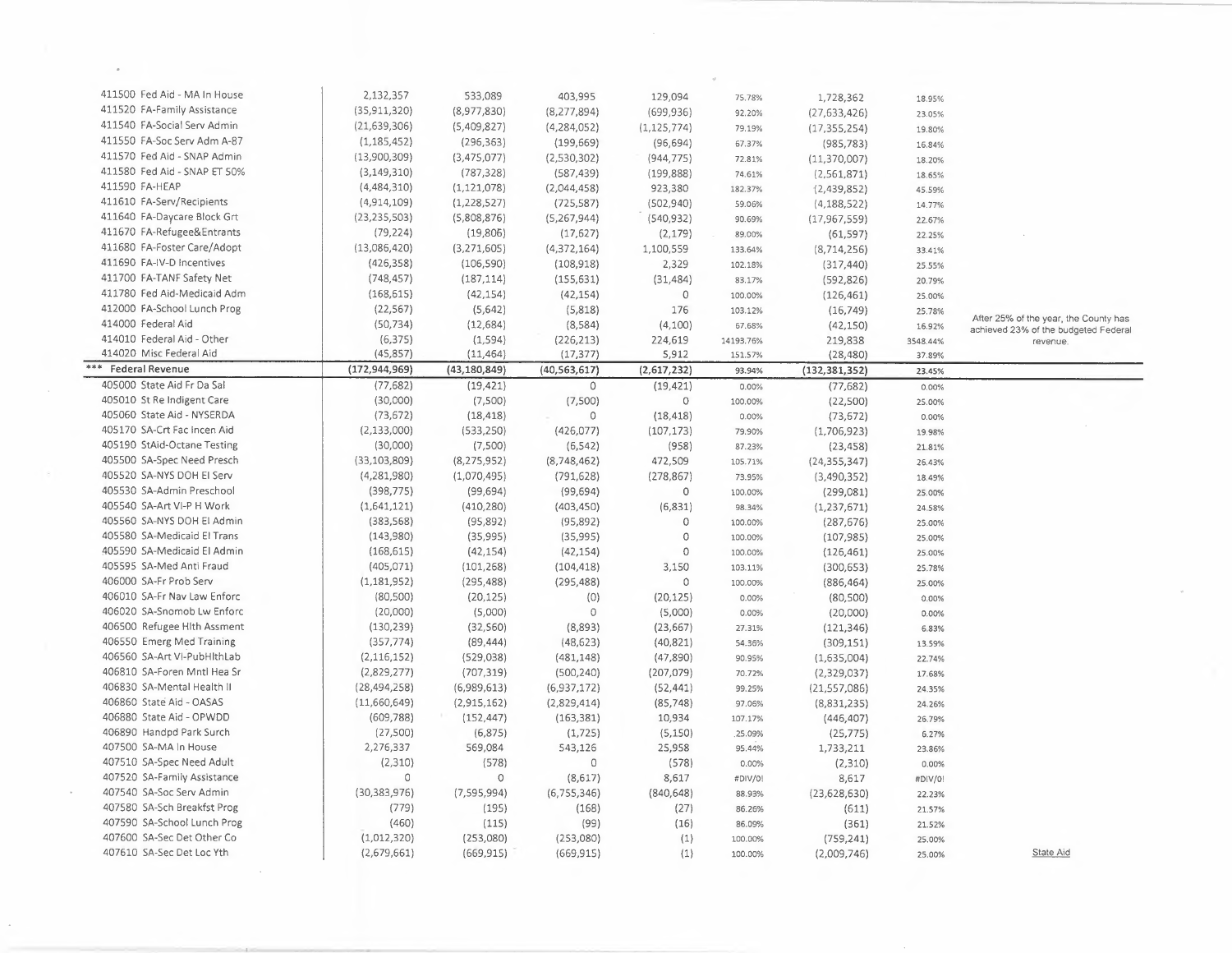| 407615 SA-Non-Sec Loc Yth              | (612,500)       | (153, 125)      | (153, 125)      | (0)          | 100.00% | (459, 375)      | 25.00%  |                                                                                       |
|----------------------------------------|-----------------|-----------------|-----------------|--------------|---------|-----------------|---------|---------------------------------------------------------------------------------------|
| 407625 SA-Raise the Age                | (7,572,897)     | (1,891,774)     | (1,959,616)     | 67,842       | 103.59% | (5,613,281)     | 25.88%  | Formula driven State Aid which                                                        |
| 407630 SA-Safety Net Assist            | (9,754,704)     | (2,438,676)     | (2, 179, 005)   | (259, 671)   | 89.35%  | (7, 575, 699)   | 22.34%  | appears under budget, mainly in<br>Health and Human Service Departments, is           |
| 407640 SA-Emrg Assist/Adult            | (478,057)       | (119, 514)      | (182, 212)      | 62,698       | 152.46% | (295, 845)      | 38.12%  | offset by savings in associated                                                       |
| 407650 SA-Foster Care/Adopt            | (23, 161, 992)  | (5,790,498)     | (4,759,694)     | (1,030,804)  | 82.20%  | (18, 402, 298)  | 20.55%  | expenditures. Potential reductions in State                                           |
| 407670 SA-EAF Prev POS                 | (4,940,874)     | (1, 235, 219)   | (328,040)       | (907, 179)   | 26.56%  | (4,612,834)     | 6.64%   | Aid are possible as NYS takes action to<br>deal with their finances in part due to    |
| 407680 SA-Serv Fr Recipnts             | (6,709,866)     | (1,677,467)     | (2,007,929)     | 330,463      | 119.70% |                 |         | COVID-19 crisis                                                                       |
| 407710 SA-Legal Serv/Disab             | (141,800)       |                 |                 |              |         | (4,701,937)     | 29.93%  |                                                                                       |
| 407720 SA-Handicapped Child            |                 | (35, 450)       | $\circ$         | (35, 450)    | 0.00%   | (141,800)       | 0.00%   |                                                                                       |
| 407730 State Aid - Burials             | (222, 896)      | (55, 724)       | (55, 751)       | 27           | 100.05% | (167, 145)      | 25.01%  |                                                                                       |
|                                        | (3,064)         | (766)           | $\circ$         | (766)        | 0.00%   | (3,064)         | 0.00%   |                                                                                       |
| 407740 SA-Veterns Srv Agenc            | (50,000)        | (12,500)        | $\circ$         | (12,500)     | 0.00%   | (50,000)        | 0.00%   |                                                                                       |
| 407780 SA-Daycare Block Grt            | (4,784,039)     | (1, 196, 010)   | (882, 487)      | (313, 523)   | 73.79%  | (3,901,552)     | 18.45%  |                                                                                       |
| 407785 SA-WDI Enrollment               | $\circ$         | $\circ$         | (56, 319)       | 56,319       | #DIV/0! | 56,319          | #DIV/0! |                                                                                       |
| 407795 State Aid - Code Blue           | (406, 428)      | (95,000)        | (203,065)       | 108,065      | 213.75% | (203, 363)      | 49.96%  |                                                                                       |
| 408000 SA-Youth Progs                  | (22, 275)       | (5,569)         | (5,569)         | $\circ$      | 100.00% | (16, 706)       | 25.00%  |                                                                                       |
| 408020 Youth-Reimb Programs            | (799, 495)      | (199, 874)      | (123,058)       | (76, 816)    | 61.57%  | (676, 437)      | 15.39%  |                                                                                       |
| 408030 Yth-Runaway Adv Prog            | (34, 327)       | (8,582)         | (8,582)         | $\circ$      | 100.00% | (25, 745)       | 25.00%  |                                                                                       |
| 408040 Yth-Runway Reim Prog            | (34, 328)       | (8,582)         | (8,582)         | $\mathbf{0}$ | 100.00% | (25, 746)       | 25.00%  |                                                                                       |
| 408050 Yth-Homeless Adv Prg            | (72, 656)       | (18, 164)       | (18, 164)       | $\mathbf{0}$ | 100.00% | (54, 492)       | 25.00%  |                                                                                       |
| 408060 Yth-Homeless Reim Pr            | (51,086)        | (12, 772)       | (12, 772)       | $\Omega$     | 100.00% | (38, 315)       | 25.00%  |                                                                                       |
| 408065 Yth-Supervision                 | (902, 383)      | (225, 596)      | (225, 596)      | $\mathbf{1}$ | 100.00% | (676, 787)      | 25.00%  |                                                                                       |
| 408530 SA-Crim Justice Prog            | (578, 126)      | (144, 532)      | (146, 457)      | 1,925        | 101.33% | (431, 669)      | 25.33%  |                                                                                       |
| 409000 State Aid Revenues              | (212, 405)      | (53, 101)       | (30,071)        | (23, 031)    | 56.63%  | (182, 335)      | 14.16%  |                                                                                       |
| 409010 State Aid - Other               | (183, 552)      | $\circ$         | (226, 212)      | 226,212      | #DIV/0! | 42,660          | 123.24% |                                                                                       |
| 409020 SA-Misc                         | (56, 122)       | (14, 031)       | (4, 547)        | (9,484)      | 32.41%  | (51, 575)       | 8.10%   | After 25% of the year, the County has                                                 |
| 409030 SA-Main-Lieu of Rent            | (157, 578)      | (39, 395)       | (56, 618)       | 17,224       | 143.72% | (100, 960)      | 35.93%  | achieved 23% of budgeted State revenue.                                               |
| *** State Revenue                      | (184, 125, 981) | (45, 843, 599)  | (42, 805, 462)  | (3,038,137)  | 93.37%  | (141, 320, 519) | 23.25%  |                                                                                       |
| 450000 Interfnd Rev Non-Sub            | (269, 575)      | (269, 575)      | (269, 575)      | $\circ$      | 100.00% | 0               | 100.00% |                                                                                       |
| 486010 Resid Equity Tran-In            | (1, 333, 837)   | (1,333,837)     | (1, 333, 837)   | 0            | 100.00% | 0               | 100.00% |                                                                                       |
| *** Interfund Revenue                  | (1,603,412)     | (1,603,412)     | (1,603,413)     | $\mathbf 1$  | 100.00% | $\mathbf{1}$    | 100.00% |                                                                                       |
| **** County Revenue                    | (1,557,441,151) | (584, 668, 976) | (580, 170, 967) | (4,498,008)  | 99.23%  | (977, 270, 183) |         |                                                                                       |
|                                        |                 |                 |                 |              |         |                 | 37.25%  |                                                                                       |
| Expense                                |                 |                 |                 |              |         |                 |         |                                                                                       |
| 500000 Full Time - Salaries            | 221,329,805     |                 |                 |              |         |                 |         |                                                                                       |
|                                        |                 | 51,597,344      | 49,755,368      | 1,841,976    | 96.43%  | 171,574,437     | 22.48%  | After 25% of the year,                                                                |
| 500010 Part Time - Wages               | 4,229,856       | 1,023,219       | 714,526         | 308,693      | 69.83%  | 3,515,330       | 16.89%  | the County has spent 22%                                                              |
| 500020 Regular PT - Wages              | 2,201,863       | 473,479         | 404,139         | 69,340       | 85.36%  | 1,797,724       | 18.35%  | of budgeted salaries.                                                                 |
| 500030 Seasonal - Wages<br>$\pm$ $\pm$ | 890,602         | 215,437         | 103,294         | 112,143      | 47.95%  | 787,308         | 11.60%  |                                                                                       |
| Salaries                               | 228,652,126     | 53,309,478      | 50,977,326      | 2,332,153    | 95.63%  | 177,674,800     | 22.29%  |                                                                                       |
| 500300 Shift Differential              | 1,678,831       | 405,952         | 512,491         | (106, 540)   | 126.24% | 1,166,340       | 30.53%  |                                                                                       |
| 500320 Uniform Allowance               | 1,051,225       | 262,806         | 211,000         | 51,806       | 80.29%  | 840,225         | 20.07%  |                                                                                       |
| 500330 Holiday Worked                  | 2,078,713       | 500,281         | 619,888         | (119,607)    | 123.91% | 1,458,825       | 29.82%  | At the end of March, overtime is showing a                                            |
| 500340 Line-up Pay                     | 2,875,195       | 697,728         | 534,754         | 162,974      |         | 2,340,441       |         | negative variance of \$182K.                                                          |
| 500350 Other Employee Pymts            | 1,703,330       | 406,563         | 477,271         | (70, 708)    |         | 1,226,059       |         |                                                                                       |
| 501000 Overtime                        | 19,109,936      | 3,816,887       | 3,998,680       | (181, 792)   | 104.76% | 15,111,256      | 20.92%  |                                                                                       |
| ** Non-Salaries                        | 28,497,230      | 6,090,217       | 6,354,084       | (263, 867)   | 104.33% | 22,143,146      | 22.30%  |                                                                                       |
| 504990 Reductions Per Srv              | (1,800,000)     | (435, 420)      | $\circ$         | (435, 420)   | 0.00%   | (1,800,000)     | 0.00%   |                                                                                       |
| **<br>Countywide Adjustments           | (1,800,000)     | (435, 420)      | $\circ$         | (435, 420)   | 0.00%   | (1,800,000)     | 0.00%   |                                                                                       |
| *** Personnel Related Expense          | 255,349,356     | 58,964,276      | 57,331,410      | 1,632,866    | 97.23%  | 198,017,946     | 22.45%  |                                                                                       |
| 502000 Fringe Benefits                 | 132,710,151     | 29,319,089      | $\circ$         | 29,319,089   | 0.00%   | 132,710,151     | 0.00%   |                                                                                       |
| 502010 Employer FICA                   | $\circ$         | 0               | 3,446,613       | (3,446,613)  | #DIV/0! | (3,446,613)     | #DIV/0! |                                                                                       |
| 502020 Empler FICA-Medicare            | $\circ$         | $\circ$         | 800,001         | (800,001)    | #DIV/0! | (800,001)       | #DIV/0! | All departmental Fringe Benefit expense is<br>budgeted in account 502000 while actual |
|                                        |                 |                 |                 |              |         |                 |         |                                                                                       |

 $\mathcal{A}^{\mathcal{A}}$  ,  $\mathcal{A}^{\mathcal{A}}$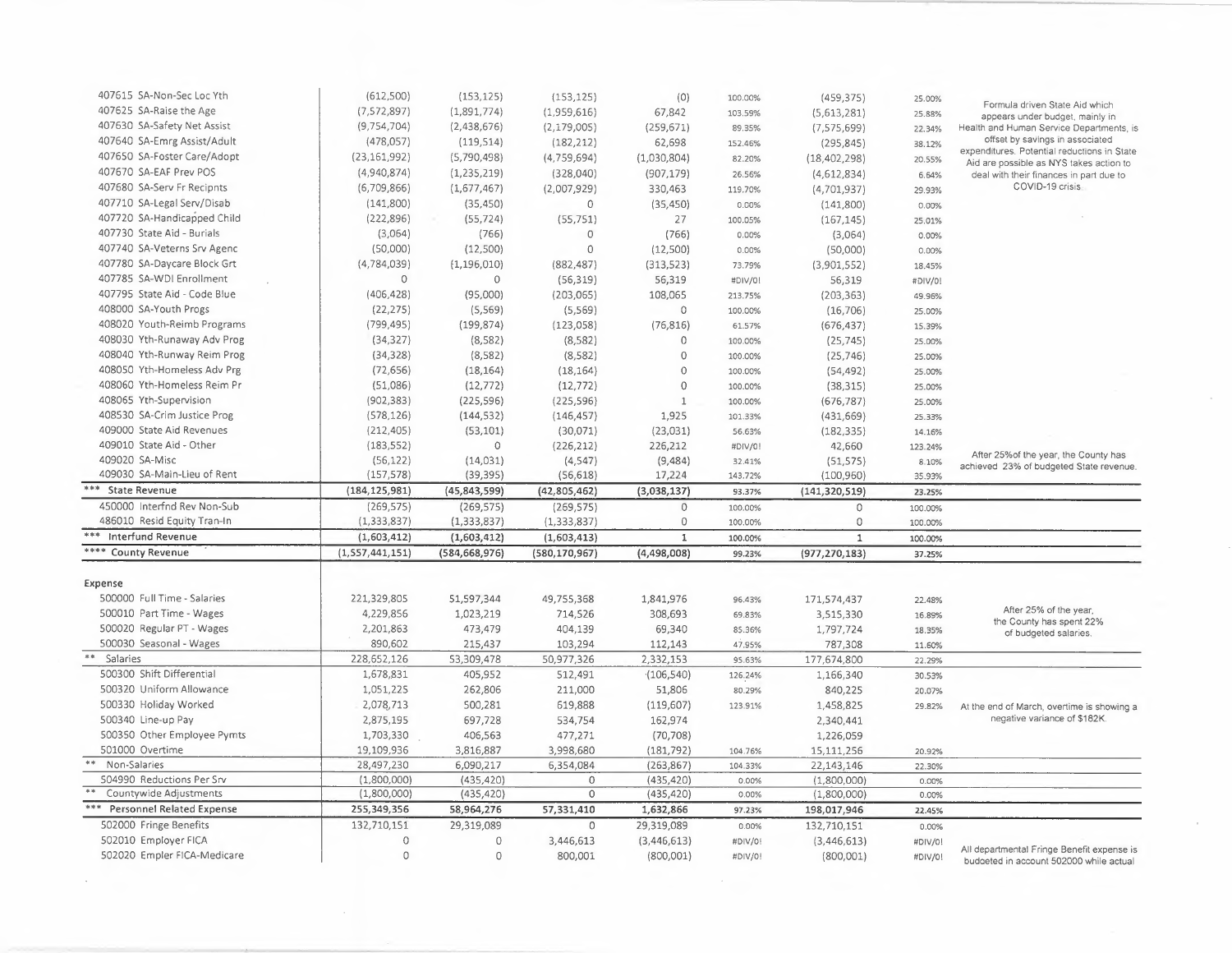| 502030 Employee Health Ins<br>502040 Dental Plan | $\Omega$<br>$\Omega$ | $\circ$      | 8,353,610   | (8,353,610) | #DIV/0!  | (8,353,610)   | #DIV/0!  | expense is recorded at the detailed level                                                |
|--------------------------------------------------|----------------------|--------------|-------------|-------------|----------|---------------|----------|------------------------------------------------------------------------------------------|
|                                                  |                      | $\circ$      | 276,541     | (276, 541)  | #DIV/0!  | (276, 541)    | #DIV/0!  | indicated. The exception is the budget for<br>Workers Compensation and ECMC legacy       |
| 502050 Workers' Compensation                     | 13,614,486           | 3,303,277    | 3,724,218   | (420, 941)  | 112.74%  | 9,890,268     | 27.35%   | related expense.                                                                         |
| 502060 Unemployment Ins                          | $\Omega$             | $\circ$      | 62,057      | (62,057)    | #DIV/0!  | (62,057)      | #DIV/0!  |                                                                                          |
| 502070 Hosp & Med-Retirees'                      | 2,450,505            | 612,626      | 7,259,335   | (6,646,708) | 1184.95% | (4,808,830)   | 296.24%  |                                                                                          |
| 502090 Hith Ins Waiver                           | $\theta$             | $\circ$      | 404,599     | (404, 599)  | #DIV/0!  | (404, 599)    | #DIV/0!  |                                                                                          |
| 502100 Retirement                                | $\Omega$             | $\circ$      | 6,935,434   | (6,935,434) | #DIV/0!  | (6,935,434)   | #DIV/0!  | After 25% of the year, the County has                                                    |
| 502130 Wkrs Cmp Otr Fd Reim                      | (10,982,200)         | (2,656,594)  | (1,683,812) | (972, 782)  | 63.38%   | (9, 298, 388) | 15.33%   | spent 21% of the total budgeted Fringe                                                   |
| 502140 3rd Party Recoveries                      | (1,600,000)          | (387,040)    | (748, 738)  | 361,698     | 193.45%  | (851, 262)    | 46.80%   | Benefit expense.                                                                         |
| *** Fringe Benefit Total                         | 136,192,942          | 30,191,358   | 28,829,858  | 1,361,501   | 95.49%   | 107,363,084   | 21.17%   |                                                                                          |
| 505000 Office Supplies                           | 1,192,229            | 342,582      | 204,361     | 138,221     | 59.65%   | 987,867       | 17.14%   |                                                                                          |
| 505200 Clothing Supplies                         | 611,579              | 268,228      | 101,871     | 166,357     | 37.98%   | 509,708       | 16.66%   |                                                                                          |
| 505400 Food & Kitchen Supp                       | 1,760,025            | 440,006      | 307,830     | 132,176     | 69.96%   | 1,452,195     | 17.49%   |                                                                                          |
| 505600 Auto Tr & Hvy Eq Sup                      | 1,830,158            | 459,251      | 321,032     | 138,219     | 69.90%   | 1,509,126     | 17.54%   |                                                                                          |
| 505800 Medical & Hlth Supp                       | 2,731,679            | 744,310      | 320,168     | 424,142     | 43.02%   | 2,411,511     | 11.72%   |                                                                                          |
| 506200 Maintenance & Repair                      | 2,403,015            | 698,514      | 332,112     | 366,401     | 47.55%   | 2,070,902     | 13.82%   |                                                                                          |
| 507000 E-Z Pass Supplies                         | 14,700               | 3,675        | 7,350       | (3,675)     | 200.00%  | 7,350         | 50.00%   |                                                                                          |
| Supplies and Repairs                             | 10,543,384           | 2,956,566    | 1,594,725   | 1,361,841   | 53.94%   | 8,948,659     | 15.13%   |                                                                                          |
| 555000 General Liability                         | 3,000,000            | 550,000      | 368         | 549,632     | 0.07%    | 2,999,632     | 0.01%    |                                                                                          |
| 555010 Settlmts/Jdgmnts-Lit                      | $\Omega$             | 0            | 58,567      | (58, 567)   | #DIV/0!  | (58, 567)     | #DIV/0!  | Risk Retention expense is budgeted in                                                    |
| 555020 Travel & Mileage-Lit                      | $\Omega$             | $\circ$      | 78          | (78)        | #DIV/0!  | (78)          | #DIV/0!  | account 555000 while actual expense is                                                   |
| 555030 Litig & Rel Disburs.                      | $\Omega$             | $\circ$      | 17,741      | (17, 741)   | #DIV/0!  | (17, 741)     | #DIV/01  | recorded at a detailed level in the accounts<br>indicated. In total Risk Retention is on |
| 555040 Expert/Cons Fees-Lit                      | $\Omega$             | $\circ$      | 109,227     | (109, 227)  | #DIV/0!  | (109, 227)    | #DIV/0!  | budget for the period                                                                    |
| 555050 Insurance Premiums                        | 19,400               | 4,850        | 369,354     | (364, 504)  | 7615.55% | (349, 954)    | 1903.89% |                                                                                          |
| <b>Risk Retention</b>                            | 3,019,400            | 554,850      | 555,335     | (485)       | 100.09%  | 2,464,065     | 18.39%   |                                                                                          |
| 510000 Local Mileage Reimb                       | 1,167,265            | 290,469      | 195,692     | 94,776      | 67.37%   | 971,573       | 16.77%   |                                                                                          |
| 510100 Out Of Area Travel                        | 618,873              | 155,238      | 89,690      | 65,548      | 57,78%   | 529,183       | 14.49%   |                                                                                          |
| 510200 Training And Educat                       | 492,883              | 129,246      | 142,777     | (13,531)    | 110.47%  | 350,106       | 28.97%   |                                                                                          |
| 511000 Control Board Expense                     | 504,000              | 126,000      | 170,362     | (44, 362)   | 135.21%  | 333,638       | 33.80%   |                                                                                          |
| 515000 Utility Charges                           | 2,628,470            | 657,106      | 614,247     | 42,859      | 93.48%   | 2,014,223     | 23.37%   |                                                                                          |
| 516040 DSS Trng & Edu Pro                        | 1,540,178            | 385,045      | 385,044     | $\circ$     | 100.00%  | 1,155,134     | 25.00%   |                                                                                          |
| 530000 Other Expenses                            | 4,172,574            | 613,177      | 469,805     | 143,372     | 76.62%   | 3,702,769     | 11.26%   |                                                                                          |
| 530010 Chargebacks                               | 1,498,744            | 374,686      | 203,091     | 171,595     | 54.20%   | 1,295,653     | 13.55%   |                                                                                          |
| 530030 Pivot Wage Subsidies                      | 3,414,243            | 493,528      | 485,514     | 8,014       | 98.38%   | 2,928,728     | 14.22%   |                                                                                          |
| 545000 Rental Charges                            | 9,352,542            | 2,029,781    | 1,938,234   | 91,548      | 95.49%   | 7,414,309     | 20.72%   |                                                                                          |
| **<br>Other                                      | 28,409,172           | 5,809,126    | 5,249,792   | 559,334     | 90.37%   | 23,159,381    | 18.48%   |                                                                                          |
| 518004 African Amer Cul Cnt                      | 275,450              | $\mathbf{0}$ | $\Omega$    | $\circ$     | #DIV/0!  | 275,450       | 0.00%    |                                                                                          |
| 518008 Albright-Knox Art Gl                      | 5,575,000            | 287,500      | 287,500     | $\circ$     | 100.00%  | 5,287,500     | 5.16%    |                                                                                          |
| 518009 Alb-Knox Pub Art Cur                      | 68,250               | 34,125       | 34,125      | $\circ$     | 100.00%  | 34,125        | 50.00%   |                                                                                          |
| 518012 Alleyway Theatre                          | 8,500                | 8,500        | 8,500       | $\Omega$    | 100.00%  | $\circ$       | 100.00%  |                                                                                          |
| 518016 Amer Legion Band Ton                      | 7,500                | 0            | $\Omega$    | $\circ$     | #DIV/0!  | 7,500         | 0.00%    |                                                                                          |
| 518017 Amherst Sym Orch                          | 32,500               | $\Omega$     | $\Omega$    | $\Omega$    | #DIV/0!  | 32,500        | 0.00%    |                                                                                          |
| 518019 Art Srvs Init of WNY                      | 26,050               | 13,025       | 13,025      | $\Omega$    | 100.00%  | 13,025        | 50.00%   |                                                                                          |
| 518025 Assembly House 150                        | 1,000                | 1,000        | 1,000       | $\Omega$    | 100.00%  | $\circ$       | 100.00%  |                                                                                          |
| 518026 Aurora Historical                         | 1,625                | $\circ$      | $\Omega$    | $\circ$     | #DIV/0!  | 1,625         | 0.00%    |                                                                                          |
| 518028 Ballt Art WNY Neglia                      | 24,000               | 12,000       | 12,000      | $\circ$     | 100.00%  | 12,000        | 50.00%   |                                                                                          |
| 518034 Botanical Gardens                         | 102,000              | 51,000       | 51,000      | $\circ$     | 100.00%  | 51,000        | 50.00%   |                                                                                          |
| 518036 Buff&Erie C Hist Soc                      | 417,000              | 208,500      | 208,500     | 0           | 100.00%  | 208,500       | 50.00%   |                                                                                          |
| 518040 Buffalo Arts Studio                       | 38,000               | $\circ$      | $\Omega$    | $\mathbf 0$ | #DIV/0!  | 38,000        | 0.00%    |                                                                                          |
| 518044 Buffalo City Ballet                       | 27,000               | $\circ$      | $\Omega$    | $\circ$     | #DIV/01  | 27,000        | 0.00%    |                                                                                          |
| 518048 Buff Convention Cnt                       | 1,867,551            | 933,776      | 933,776     | $\Omega$    | 100.00%  | 933,776       | 50.00%   |                                                                                          |
|                                                  |                      |              |             |             |          |               |          |                                                                                          |

 $\sim 10^{-1}$ 

 $\sim$ 

 $\Delta \sim 10^{11}$  m  $^{-1}$  m  $^{-1}$ 

 $\mathcal{L}(\mathcal{L})$  and  $\mathcal{L}(\mathcal{L})$ 

 $\frac{1}{2} \frac{d^2}{dt^2}$ 

 $\bar{\mathcal{A}}$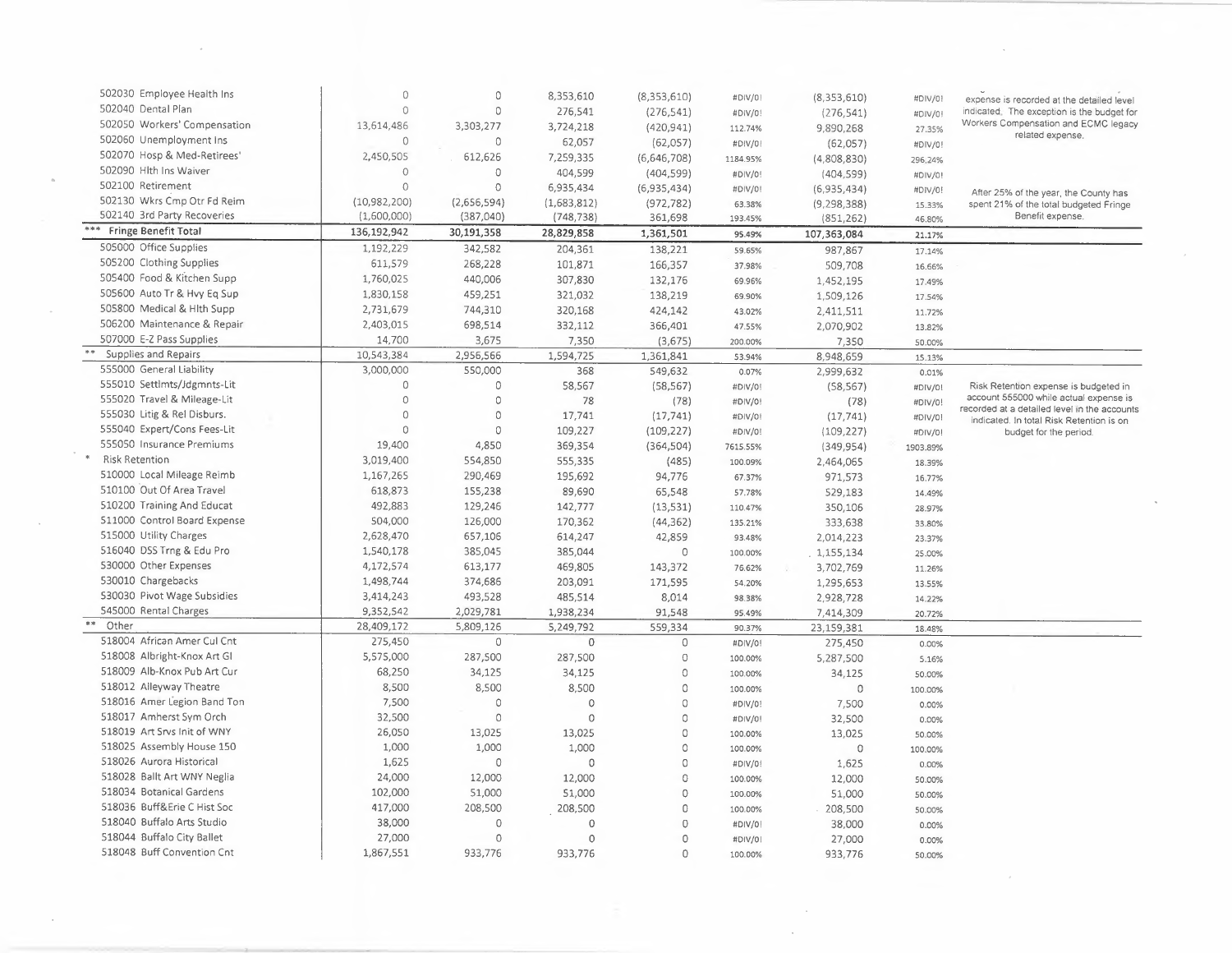| 518050 Bflo Music Hall Fame  | 4,500            | $\Omega$       | $\circ$            | $\circ$            | #DIV/0! | 4,500     | 0.00%   |
|------------------------------|------------------|----------------|--------------------|--------------------|---------|-----------|---------|
| 518051 Bflo Herit Carousel   | 30,000           | $\circ$        | $\theta$           | 0                  | #DIV/0! | 30,000    | 0.00%   |
| 518052 Bflo Naval & Srv Pk   | 35,000           | 17,500         | 17,500             | $\circ$            | 100.00% | 17,500    | 50.00%  |
| 518054 Bflo Niagara Choirs   | 2,250            | $\circ$        | $\overline{0}$     | $\Omega$           | #DIV/0! | 2,250     | 0.00%   |
| 518055 Bflo Niag Film-WNED   | 247,023          | 123,512        | 123,512            | $\circ$            | 100.00% | 123,512   | 50.00%  |
| 518056 Buf Nia Cnv Visit Br  | 3,630,933        | 1,815,467      | 1,815,467          | $\circ$            | 100.00% | 1,815,467 | 50.00%  |
| 518058 Invest Bflo Niagara   | 175,000          | $\circ$        | $\theta$           | $\circ$            | #DIV/0! | 175,000   | 0.00%   |
| 518060 Buff Philh Orch Soc   | 926,000          | 463,000        | 463,000            | 0                  | 100.00% | 463,000   | 50.00%  |
| 518061 Buff Philharm Chorus  | 34,500           | 17,250         | 17,250             | $\circ$            | 100.00% | 17,250    | 50.00%  |
| 518062 Bflo Presidential Ct  | 2,500            | 2,500          | 2,500              | $\circ$            | 100.00% | $\circ$   | 100.00% |
| 518064 Buff Soc Natural Sc   | 955,000          | 477,500        | 477,500            | $\circ$            | 100.00% | 477,500   | 50.00%  |
| 518065 Bflo String Works     | 3,500            | $\circ$        | $\circ$            | $\circ$            | #DIV/0! | 3,500     | 0.00%   |
| 518068 Burchfield Penney     | 155,000          | 77,500         | 77,500             | 0                  | 100.00% | 77,500    | 50.00%  |
| 518072 CEPA                  | 55,000           | 27,500         | 27,500             | $\circ$            | 100.00% | 27,500    | 50.00%  |
| 518074 Colored Musicians     | 5,000            | $\circ$        | $\mathbf{0}$       | $\overline{O}$     | #DIV/0! | 5,000     | 0.00%   |
| 518076 Comm Music Sch Buff   | 3,200            | 3,200          | 3,200              | $\mathbf{0}$       | 100.00% | $\circ$   | 100.00% |
| 518080 Coop Ext Srv Erie Co  | 347,968          | $\circ$        | $\circ$            | $\circ$            | #DIV/0! | 347,968   | 0.00%   |
| 518082 Danceability          | 2,500            | $\circ$        | $\circ$            | $\circ$            | #DIV/0! | 2,500     | 0.00%   |
| 518084 El Museo Gallery      | 12,585           | $\circ$        | $\Omega$           | $\circ$            | #DIV/0! | 12,585    | 0.00%   |
| 518085 Jericho Rd Comm Hea   | 102,000          | $\overline{0}$ | $\mathbf{0}$       | 0                  | #DIV/0! | 102,000   |         |
| 518088 Erie Soil Water Cons  | 266,934          | 133,467        | 133,467            | $\circ$            | 100.00% | 133,467   | 0.00%   |
| 518096 Explore And More      | 42,000           | $\circ$        | $\circ$            | $\circ$            |         |           | 50.00%  |
| 518099 Friends of Vienna     | 1,620            | $\circ$        | $\mathbf{0}$       | $\mathbf 0$        | #DIV/0! | 42,000    | 0.00%   |
| 518104 Graycliff             | 59,200           | 29,600         | 29,600             | $\mathbf 0$        | #DIV/0! | 1,620     | 0.00%   |
| 518108 Hallwalls             | 57,000           | 28,500         |                    |                    | 100.00% | 29,600    | 50.00%  |
| 518112 Hamburg Nat/Penn Dix  | 98,314           | 49,157         | 28,500             | $\circ$<br>$\circ$ | 100.00% | 28,500    | 50.00%  |
| 518113 Hull House Foundation | 15,375           | 7,688          | 49,157<br>7,688    | $\circ$            | 100.00% | 49,157    | 50.00%  |
| 518116 Irish Classical Thea  |                  | $\mathbf{0}$   |                    |                    | 100.00% | 7,688     | 50.00%  |
| 518119 Jewish Repertory      | 83,500<br>13,500 | $\circ$        | $\circ$            | $\mathbf 0$        | #DIV/0! | 83,500    | 0.00%   |
| 518120 Just Buffalo          |                  | $\circ$        | $\circ$<br>$\circ$ | $\theta$           | #DIV/0! | 13,500    | 0.00%   |
|                              | 78,100           |                |                    | $\circ$            | #DIV/0! | 78,100    | 0.00%   |
| 518122 Karen Society of Buf  | 2,000            | $\circ$        | $\Omega$           | $\mathbf 0$        | #DIV/0! | 2,000     | 0.00%   |
| 518124 Kavinoky Theater      | 11,750           | $\circ$        | $\mathbf 0$        | $\circ$            | #DIV/0! | 11,750    | 0.00%   |
| 518125 Ken Ton Chambr Comm   | 6,000            | $\circ$        | $\circ$            | $\mathbf 0$        | #DIV/0! | 6,000     | 0.00%   |
| 518128 Lancaster Opera House | 45,300           | $\Omega$       | $\Omega$           | $\circ$            | #DIV/01 | 45,300    | 0.00%   |
| 518132 Locust St Neigh Art   | 29,250           | $\theta$       | $\Omega$           | $\circ$            | #DIV/0! | 29,250    | 0.00%   |
| 518136 Martin House Rest     | 175,500          | 87,750         | 87,750             | $\overline{O}$     | 100.00% | 87,750    | 50.00%  |
| 518139 Music Is Art          | 48,000           | 24,000         | 24,000             | $\mathbf 0$        | 100.00% | 24,000    | 50.00%  |
| 518140 Musicalfare Theatre   | 61,525           | 30,763         | 30,763             | $\circ$            | 100.00% | 30,763    | 50.00%  |
| 518141 New Phoenix Theatre   | 7,500            | 0              | $\circ$            | $\circ$            | #DIV/0! | 7,500     | 0.00%   |
| 518143 PUSH Inc.             | 20,000           | $\circ$        | $\circ$            | $\mathbf 0$        | #DIV/0! | 20,000    | 0.00%   |
| 518146 Polish Arts Club Buf  | 7,000            | 0              | $\circ$            | $\circ$            | #DIV/0! | 7,000     | 0.00%   |
| 518147 Pres Buffalo Niagara  | 4,615            | 4,615          | 4,615              | 0                  | 100.00% | $\circ$   | 100.00% |
| 518148 Road Less Traveled    | 63,500           | 31,750         | 31,750             | 0                  | 100.00% | 31,750    | 50.00%  |
| 518152 Roycroft Campus Corp  | 50,000           | 25,000         | 25,000             | $\circ$            | 100.00% | 25,000    | 50.00%  |
| 518156 Shake In The Park     | 95,000           | 0              | $\circ$            | $\circ$            | #DIV/0! | 95,000    | 0.00%   |
| 518160 Springvl Center Arts  | 30,505           | $\mathbf 0$    | $\mathbf 0$        | $\mathbf 0$        | #DIV/0! | 30,505    | 0.00%   |
| 518164 Squeaky Wheel         | 20,920           | 0              | $\circ$            | $\circ$            | #DIV/0! | 20,920    | 0.00%   |
| 518166 Subversive Theatre    | 2,100            | 0              | $\overline{0}$     | $\circ$            | #DIV/0! | 2,100     | 0.00%   |
| 518168 Theatre Of Youth      | 69,400           | 34,700         | 34,700             | $\circ$            | 100.00% | 34,700    | 50.00%  |
| 518172 Theo Roose Inaugural  | 32,320           | 16,160         | 16,160             | $\mathbf 0$        | 100.00% | 16,160    | 50.00%  |
| 518173 Torn Space Theatre    | 20,460           | 0              | $\circ$            | $\mathbf 0$        | #DIV/0! | 20,460    | 0.00%   |

 $\left\langle \frac{1}{2} \right\rangle$ 

 $\bar{z}$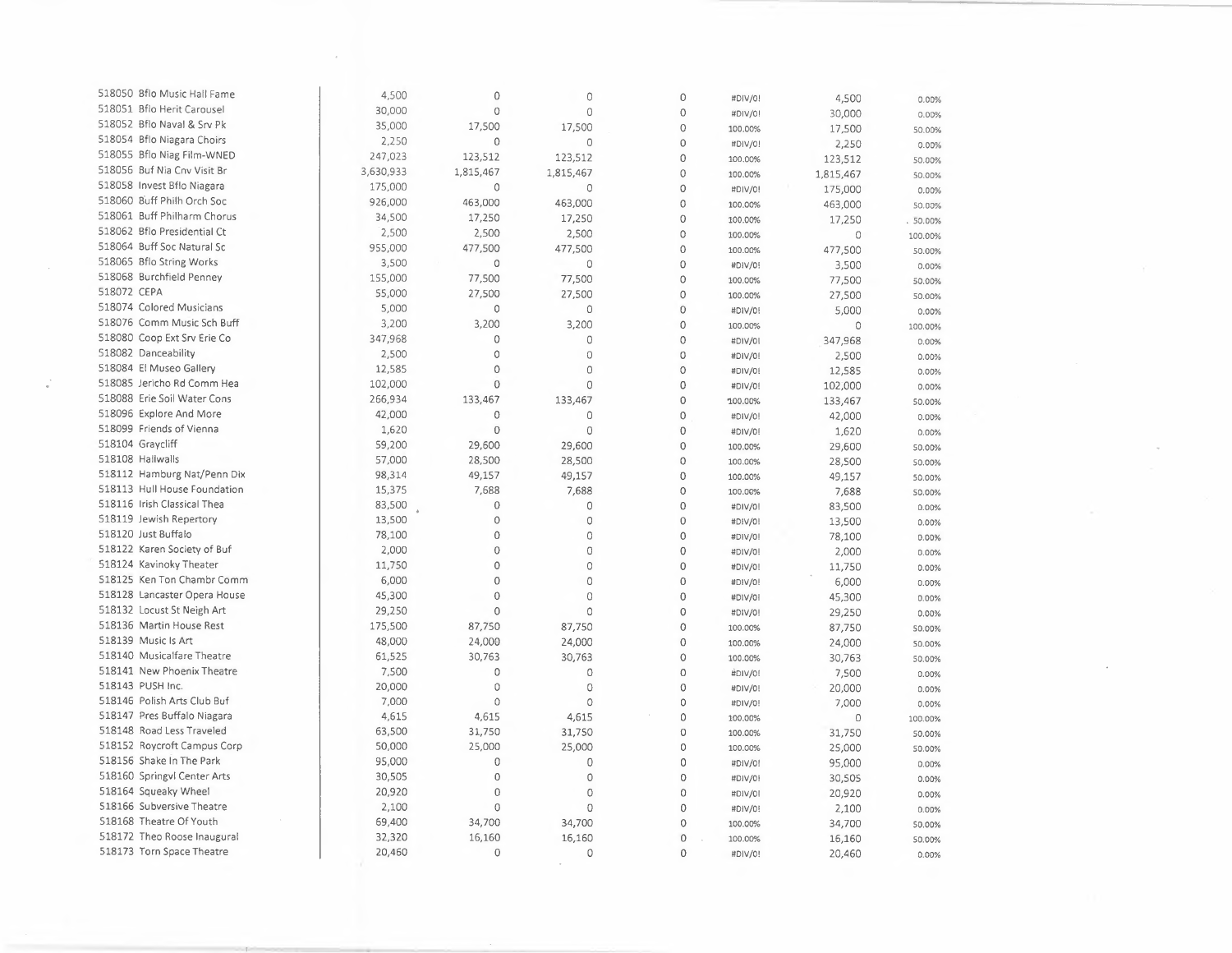| 518176 Ujima Company         | 83,000    | $\mathbf{0}$   | 0              | $\circ$        | #DIV/0! | 83,000         | 0.00%   |
|------------------------------|-----------|----------------|----------------|----------------|---------|----------------|---------|
| 518180 WNY Artists Group     | 6,275     | $\theta$       | 0              | 0              | #DIV/0! | 6,275          | 0.00%   |
| 518181 WNY Book Arts Col     | 4,640     | 4,640          | 4,640          | 0              | 100.00% | $\theta$       | 100.00% |
| 518182 WNYUn Agst Drug/Alco  | 6,000     | $\circ$        | 0              | $\overline{0}$ | #DIV/0! | 6,000          | 0.00%   |
| 518184 Young Audiences WNY   | 10,500    | 5,250          | 5,250          | 0              | 100.00% | 5,250          | 50.00%  |
| 518188 Buffalo Zoo           | 1,500,000 | 750,000        | 750,000        | $\theta$       | 100.00% | 750,000        | 50.00%  |
| 518190 Museum of Dis His     | 3,550     | $\overline{0}$ | 0              | 0              | #DIV/01 | 3,550          | 0.00%   |
| 518194 Orchard Park Chorale  | 2,020     | 0              | $\circ$        | $\mathbf 0$    | #DIV/0! | 2,020          | 0.00%   |
| 518195 Orchard Park Sym Orc  | 4,615     | 0              | 0              | $\mathbf 0$    | #DIV/0! | 4,615          | 0.00%   |
| 518196 Bflo Niag Heritage    | 18,500    | 9,250          | 9,250          | 0              | 100.00% | 9,250          | 50.00%  |
| 518198 Festival Chorus CFPA  | 2,100     | $\circ$        | $\circ$        | 0              | #DIV/0! | 2,100          | 0.00%   |
| 518199 Vocalis Chamber Choir | 3,076     | $\mathbf{0}$   | $\mathbf 0$    | 0              | #DIV/01 | 3,076          | 0.00%   |
| 518200 Michigan Str AAHCC    | 15,000    | $\mathbf 0$    | $\mathbf 0$    | $\overline{0}$ | #DIV/0! | 15,000         | 0.00%   |
| 518201 Gen. Pulaski Assoc.   | 10,000    | 5.000          | 5,000          | 0              | 100.00% | 5,000          |         |
| 518202 Bflo Opera Unlimited  | 2,300     | 2,300          | 2,300          | 0              | 100.00% | 0              | 50.00%  |
| 518203 WNED/WBFO             | 3,750     | 3,750          | 3,750          | $\mathbf 0$    |         | 0              | 100.00% |
| 518204 Brighton Place, Inc.  | 10,000    | 0              | 0              | $\mathbf{0}$   | 100.00% |                | 100.00% |
| 518205 Cheek Comm Symp Orch  | 7,500     | 0              | 0              | $\circ$        | #DIV/0! | 10,000         | 0.00%   |
| 518207 Irish Cult&Folk Arts  | 2,000     | 0              | $\circ$        | 0              | #DIV/0! | 7,500          | 0.00%   |
| 518209 Newstead Histor Soci  | 5,500     | 0              | $\circ$        | $\mathbf 0$    | #DIV/0! | 2,000          | 0.00%   |
|                              |           | 0              |                |                | #DIV/0! | 5,500          | 0.00%   |
| 518211 Hispanic Her Cou WNY  | 12,000    |                | 0              | $\mathbf 0$    | #DIV/01 | 12,000         | 0.00%   |
| 518212 India Assoc Bflo      | 3,535     | 0              | $\circ$        | 0              | #DIV/0! | 3,535          | 0.00%   |
| 518213 O'Connell & Co        | 23,100    | 0              | $0 -$          | 0              | #DIV/0! | 23,100         | 0.00%   |
| 518216 Blk Rock-Ryrsd Allia  | 22,500    | 11,250         | 11,250         | $\circ$        | 100.00% | 11,250         | 50.00%  |
| 518217 Grtr Bflo Yth Orches  | 2,065     | $\mathbf 0$    | $\circ$        | 0              | #DIV/0! | 2,065          | 0.00%   |
| 518219 Red Blazer Men Chor   | 3,000     | 3,000          | 3,000          | 0              | 100.00% | 0              | 100.00% |
| 518221 Bflo Ctr Arts & Tech  | 3,000     | 3,000          | 3,000          | 0              | 100.00% | 0              | 100.00% |
| 518222 Bflo Choral Arts Soc  | 1,525     | 0              | 0              | $\overline{0}$ | #DIV/0! | 1,525          | 0.00%   |
| 518223 Bflo Int Film Fest    | 2,030     | 0              | $\Omega$       | $\mathbf 0$    | #DIV/0! | 2,030          | 0.00%   |
| 518225 Cheek Comm Chorus     | 1,275     | 0              | $\circ$        | 0              | #DIV/0! | 1,275          | 0.00%   |
| 518226 Cheek Hist Assn       | 3,250     | 0              | $\mathbf{0}$   | $\Omega$       | #DIV/0! | 3,250          | 0.00%   |
| 518227 Lipsey Arch Ctr       | 1,515     | 0              | 0              | 0              | #DIV/0! | 1,515          | 0.00%   |
| 518228 Polish Genealogical   | 1,775     | $\circ$        | $\circ$        | 0              | #DIV/01 | 1,775          | 0.00%   |
| 518229 Second Gen Theatre    | 2,020     | 2,020          | 2,020          | $\circ$        | 100.00% | $\theta$       | 100.00% |
| 518230 Steel Plant Museum    | 2,020     | 2,020          | 2,020          | $\circ$        | 100.00% | $\circ$        | 100.00% |
| 518231 Clean Air Coalition   | 30,000    | 0              | 0              | $\mathbb O$    | #DIV/0! | 30,000         | 0.00%   |
| 518233 Cent Culturale Ital   | 25,000    | 0              | 0              | $\circ$        | #DIV/0! | 25,000         | 0.00%   |
| 518237 Bornhava              | 16,500    | 0              | 0              | 0              | #DIV/0! | 16,500         | 0.00%   |
| 518241 Tri-Comm Food Bank    | 5,000     | 0              | $\mathbf 0$    | $\Omega$       | #DIV/0! | 5,000          | 0.00%   |
| 518501 Akron Community Band  | 3,500     | 0              | 0              | $\overline{0}$ | #DIV/0! | 3,500          | 0.00%   |
| 518503 Alden Christian Thtr  | 10,000    | 0              | 0              | 0              | #DIV/01 | 10,000         | 0.00%   |
| 518504 Alden Senior Center   | $\circ$   | $\circ$        | 0              | $\mathbf 0$    | #DIV/0! | $\mathbf{0}$   | #DIV/0! |
| 518505 Alden Subst Abuse     | 15,000    | 0              | 0              | 0              | #DIV/0! | 15,000         | 0.00%   |
| 518507 B&G Club-Butler Mit   | 5,000     | 0              | 0              | 0              | #DIV/0! | 5,000          | 0.00%   |
| 518509 Cazenovia Neigh Lib   | 7,500     | $\mathbf{0}$   | $\mathbf 0$    | $\mathbf 0$    | #DIV/0! | 7,500          | 0.00%   |
| 518511 Cheektowaga Youth Ct  | 20,000    | $\mathbf{0}$   | 0              | 0              | #DIV/0! | 20,000         | 0.00%   |
| 518512 Citizens Science Com  | 10,000    | $\circ$        | $\overline{0}$ | 0              | #DIV/0! | 10,000         | 0.00%   |
| 518514 Clarence Conc Assoc   | 3,500     | $\circ$        | 0              | $\circ$        | #DIV/0! | 3,500          | 0.00%   |
| 518515 Clarence Museum       | 5,500     | 5,500          | 5,500          | 0              | 100.00% | $\overline{0}$ | 100.00% |
| 518517 Crimestoppers-Bflo    | $\circ$   | $\circ$        | $\circ$        | 0              | #DIV/0! | $\overline{0}$ | #DIV/0! |
| 518518 Dartwood Comm Center  | 5,000     | $\Omega$       | $\mathbf{O}$   | $\sigma$       | #DIV/0! | 5,000          | 0.00%   |
|                              |           |                |                |                |         |                |         |

 $\mathcal{L}_{\mathcal{F}}$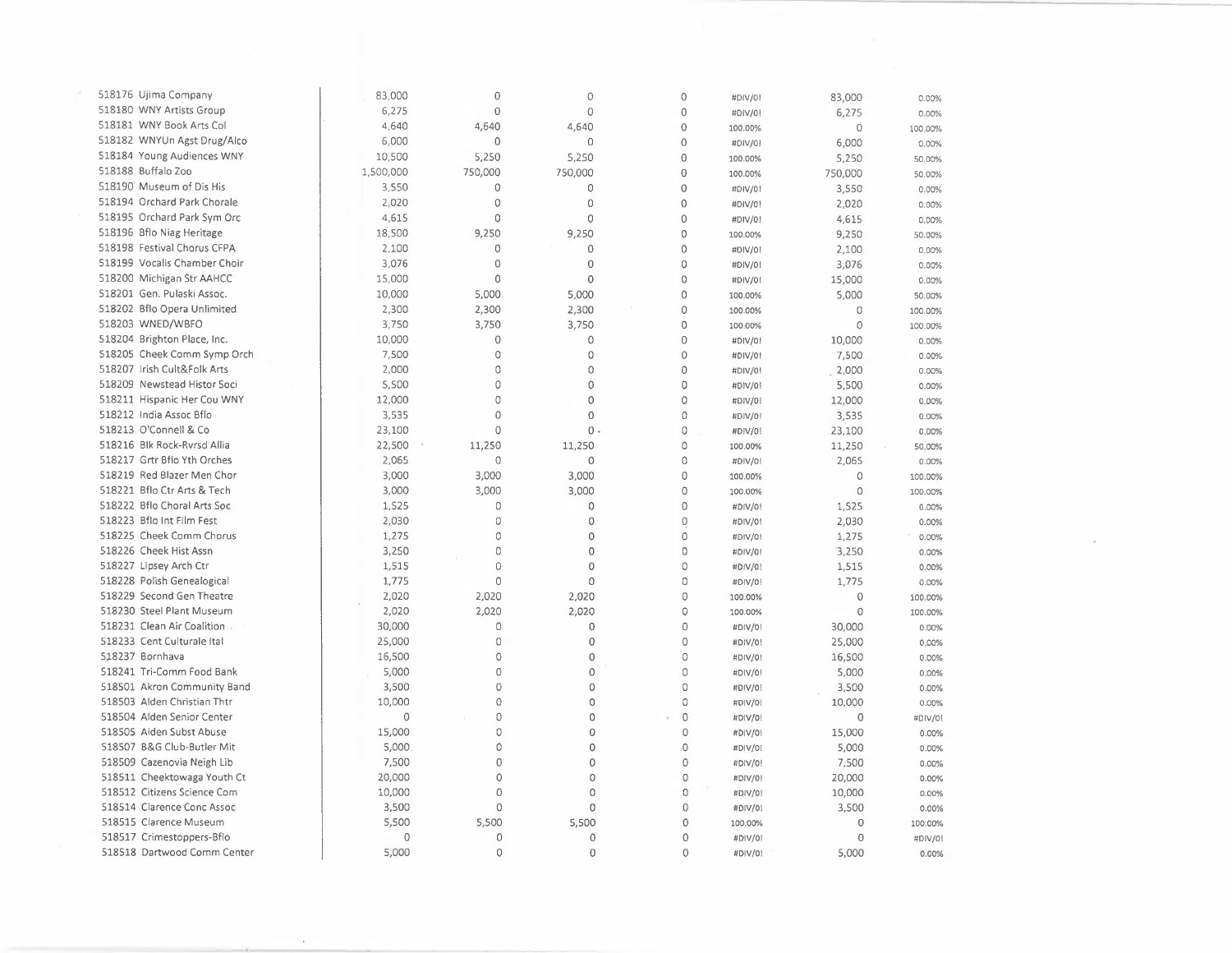| 518519 E Aurora Senior Ctr   | 1,000  | 0              | $\circ$        | 0              | #DIV/0! | 1,000  | 0.00%   |
|------------------------------|--------|----------------|----------------|----------------|---------|--------|---------|
| 518521 Elma Senior Center    | 1,000  | 0              | $\circ$        | $\mathbf 0$    | #DIV/0! | 1,000  | 0.00%   |
| 518522 For Our Daughters     | 10,000 | 0              | $\mathbf 0$    | $\circ$        | #DIV/0! | 10,000 | 0.00%   |
| 518523 Frnd-Reinstein Woods  | 5,000  | 0              | 0              | $\circ$        | #DIV/0! | 5,000  | 0.00%   |
| 518525 G I Golden Age Club   | 4,000  | $\mathbf{0}$   | $\overline{0}$ | $\mathbf 0$    | #DIV/0! | 4,000  | 0.00%   |
| 518526 Hamb Drug Free Coal   | 2,000  | 0              | $\theta$       | $\mathbf 0$    | #DIV/01 | 2,000  | 0.00%   |
| 518527 Hamburg Senior Center | 2,000  | 0              | $\overline{O}$ | $\overline{0}$ | #DIV/0! | 2,000  | 0.00%   |
| 518528 Hamburg Youth Court   | 2,000  | $\circ$        | $\circ$        | $\circ$        | #DIV/0! | 2,000  | 0.00%   |
| 518529 Hasek's Heroes        | 7,000  | $\circ$        | 0              | $\circ$        | #DIV/0! | 7,000  | 0.00%   |
| 518530 Juneteenth of Buffalo | 15,000 | 0              | 0              | $\circ$        | #DIV/0! | 15,000 | 0.00%   |
| 518531 Ken-Ton Closet        | 16,000 | 0              | 0              | $\circ$        | #DIV/0! | 16,000 | 0.00%   |
| 518532 Ken-Ton MOW           | 3,000  | 0              | Ō              | $\circ$        | #DIV/0! | 3,000  | 0.00%   |
| 518533 Kids Escaping Drugs   | 4,000  | 0              | 0              | $\circ$        | #DIV/0! | 4,000  |         |
| 518534 Lackawanna Senior Ct  | 2,000  | 0              | 0              | $\circ$        | #DIV/0! | 2,000  | 0.00%   |
| 518535 Lackawanna Youth&Rec  | 2,000  | 0              | 0              | $\mathcal O$   |         |        | 0.00%   |
| 518536 Lanc Subst Abuse      | 15,000 | $\Omega$       | $\circ$        | 0              | #DIV/0! | 2,000  | 0.00%   |
| 518541 Polish Amer Cong-WNY  | 3,000  | O              | 0              | $\circ$        | #DIV/0! | 15,000 | 0.00%   |
| 518542 Project Mona's House  | 10,000 | $\Omega$       | $\Omega$       | $\circ$        | #DIV/0! | 3,000  | 0.00%   |
| 518544 S&J Foundation        |        | $\circ$        | Ó              |                | #DIV/0! | 10,000 | 0.00%   |
|                              | 7,500  |                |                | $\circ$        | #DIV/0! | 7,500  | 0.00%   |
| 518546 Say Yes Buf-Sum Camp  | 10,000 | $\circ$        | 0              | 0              | #DIV/0! | 10,000 | 0.00%   |
| 518549 S Bf Irish Feis/CYDI  | 18,000 | $\overline{O}$ | 0              | 0              | #DIV/0! | 18,000 | 0.00%   |
| 518553 T of Hamb Comm Dev    | 3,000  | $\Omega$       | 0              | $\circ$        | #DIV/0! | 3,000  | 0.00%   |
| 518554 Town of Tona Sen Ctr  | 1,000  | $\mathbb O$    | 0              | $\circ$        | #DIV/0! | 1,000  | 0.00%   |
| 518555 Univ Dist Comm Dev    | 20,500 | $\Omega$       | 0              | $\Omega$       | #DIV/0! | 20,500 | 0.00%   |
| 518556 Valley Comm Assoc     | 3,000  | 0              | 0              | 0              | #DIV/0! | 3,000  | 0.00%   |
| 518557 VFW Post 9249 - GI    | 3,000  | 0              | 0              | $\mathbf{0}$   | #DIV/01 | 3,000  | 0.00%   |
| 518558 Vill Blasdell-Youth   | 3,000  | $\Omega$       | $\circ$        | $\circ$        | #DIV/01 | 3,000  | 0.00%   |
| 518560 Vill of Hamb-Youth    | 3,000  | $\Omega$       | $\circ$        | $\circ$        | #DIV/0! | 3,000  | 0.00%   |
| 518561 West Seneca Sen Ctr   | 1,000  | 0              | $\circ$        | $\mathbf 0$    | #DIV/0! | 1,000  | 0.00%   |
| 518565 WNY Stown Scen Byway  | 4,000  | 0              | 0              | $\mathbb O$    | #DIV/0! | 4,000  | 0.00%   |
| 518567 E Cty Fed Sportsmen   | 5,000  | 0              | $\circ$        | $\circ$        | #DIV/0! | 5,000  | 0.00%   |
| 518569 Buffalo Turners Gymn  | 0      | 0              | $\mathbf 0$    | $\circ$        | #DIV/0! | 0      | #DIV/0! |
| 518570 Amer Legion Post 264  | 3,700  | 0              | 0              | $\circ$        | #DIV/0! | 3,700  | 0.00%   |
| 518571 Beautiful Brains Inc  | 5,000  | 0              | $\circ$        | $\circ$        | #DIV/0! | 5,000  | 0.00%   |
| 518572 B&G Club Northtowns   | 15,000 | $\circ$        | 0              | 0              | #DIV/0! | 15,000 | 0.00%   |
| 518573 B&G Nrth Nazareth     | 1,500  | $\circ$        | $\circ$        | $\mathbf{0}$   | #DIV/0! | 1,500  | 0.00%   |
| 518574 Char. Enhancemnt Ser  | 2,000  | $\circ$        | $\circ$        | $\mathbf{0}$   | #DIV/0! | 2,000  | 0.00%   |
| 518575 City Tona Fire Dept.  | 3,000  | $\circ$        | $\circ$        | $\mathbf{0}$   | #DIV/0! | 3,000  | 0.00%   |
| S18576 City Tona Histor Soc  | 2,500  | $\circ$        | $\circ$        | $\circ$        | #DIV/0! | 2,500  | 0.00%   |
| 518577 City Tona Police Dep  | 7,000  | $\mathbf{0}$   | $\circ$        | 0              | #DIV/0! | 7,000  | 0.00%   |
| 518578 City Tona Senior Ctr  | 800    | $\circ$        | $\circ$        | 0              | #DIV/0! | 800    | 0.00%   |
| 518579 City Tona Vol Fire D  | 2,000  | $\circ$        | $\circ$        | $\circ$        | #DIV/0! | 2,000  | 0.00%   |
| 518580 City Tona Youth Brd   | 1,500  | $\circ$        | $\circ$        | 0              | #DIV/0! | 1,500  | 0.00%   |
| 518581 Concord Hist Society  | 2,000  | $\circ$        | $\theta$       | $\circ$        | #DIV/0! | 2,000  | 0.00%   |
| 518582 Depew Comm Act Team   | 9,000  | 4,000          | 4,000          | 0              | 100.00% | 5,000  | 44.44%  |
| 518585 G.I. Historical Soc   | 1,500  | $\circ$        | $\mathbf 0$    | $\mathbf 0$    | #DIV/0! | 1,500  | 0.00%   |
| 518586 Hennepin Comm Cntr    | 3,500  | $\circ$        | $\mathbf 0$    | 0              | #DIV/0! | 3,500  | 0.00%   |
| 518587 Kaisertown Friends    | 2,500  | $\circ$        | $\circ$        | $\mathbf 0$    | #DIV/0! | 2,500  | 0.00%   |
| 518588 Kavinoky Thtr Amhrst  | 5,000  | $\circ$        | $\circ$        | 0              | #DIV/01 | 5,000  | 0.00%   |
| 518589 Kenmore Rugby Club    | 2,000  | $\mathbf 0$    | $\circ$        | 0              | #DIV/0! | 2,000  | 0.00%   |
| 518590 Kenmore Vil Imprvmt   | 3,000  | $\overline{0}$ | $\circ$        | 0              | #DIV/0! | 3,000  | 0.00%   |

 $\sim$ 

 $\sim$ 

 $\epsilon$ 

 $\sim 10^{-1}$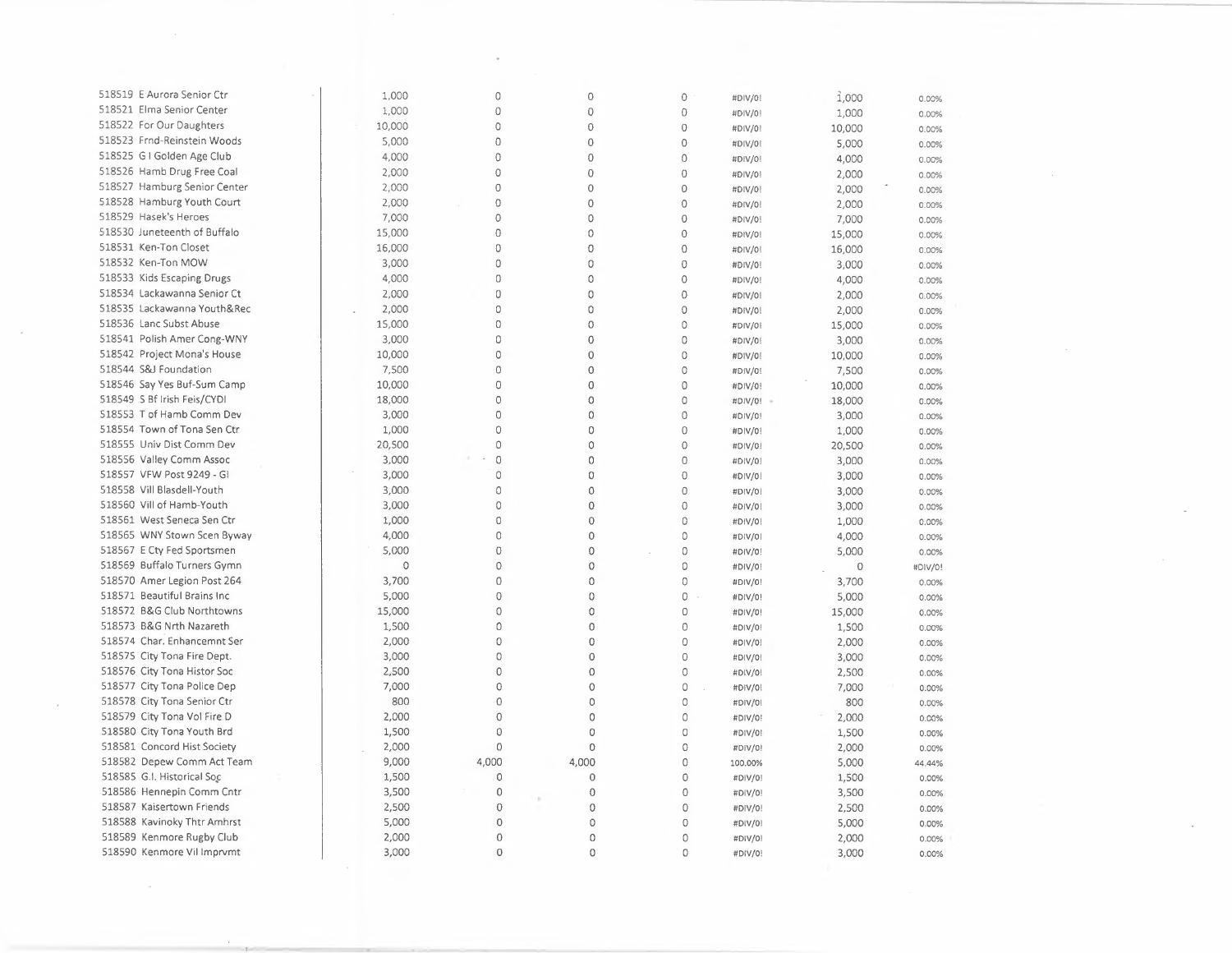| 518591 Kyle's Gifts Heaven   | 5,000      | 0              | 0              | 0              | #DIV/0!   | 5,000      | 0.00%     |
|------------------------------|------------|----------------|----------------|----------------|-----------|------------|-----------|
| 518592 Lackawa Yemen Soccer  | 3,500      | 0              | 0              | 0              | #DIV/0!   | 3,500      | 0.00%     |
| 518593 Lakeview Athletics    | 1,500      | $\circ$        | 0              | 0              | #DIV/0!   | 1,500      | 0.00%     |
| 518594 Lancaster Depew B&G   | 5,000      | $\circ$        | 0              | 0              | #DIV/0!   | 5,000      | 0.00%     |
| 518595 Lawtons Vol Fire Co.  | 3,000      | $\circ$        | 0              | 0              | #DIV/0!   | 3,000      | 0.00%     |
| 518596 NetPos d/b/a Foundry  | 5,000      | $\circ$        | $\circ$        | $\mathbf 0$    | #DIV/0!   | 5,000      | 0.00%     |
| 518597 Nrth Collins Vet Trb  | 3,000      | $\Omega$       | $\circ$        | 0              | #DIV/0!   | 3,000      | 0.00%     |
| 518598 Novyi Sokil           | 3,000      | $\circ$        | $\overline{0}$ | $\mathbf 0$    | #DIV/0!   | 3,000      | 0.00%     |
| 518599 Parker Academy        | 2,500      | $\overline{0}$ | Ō              | $\Omega$       | #DIV/0!   | 2,500      | 0.00%     |
| 518600 Rvrsid Base/Softball  | 2,500      | $\mathbf 0$    | $\circ$        | 0              | #DIV/01   | 2,500      | 0.00%     |
| 518601 Rvrsid Footbal/Cheer  | 2,500      | $\mathbf 0$    | 0              | 0              | #DIV/0!   | 2,500      | 0.00%     |
| 518602 Rock the Barn         | 2,750      | 0              | 0              | 0              | #DIV/0!   | 2,750      | 0.00%     |
| 518603 Shoshon Base/Sftball  | 5,000      | 0              | 0              | $\overline{0}$ | #DIV/0!   | 5,000      | 0.00%     |
| 518604 S. Buff Snr Cntr TC   | 4,000      | 0              | 0              | $\overline{0}$ | #DIV/0!   |            |           |
| 518605 Special Spaces Buff   | 5,000      | 0              | 0              | 0              |           | 4,000      | 0.00%     |
| 518606 Sprgville Trout Pond  | 3,000      | 0              | 0              | 0              | #DIV/0!   | 5,000      | 0.00%     |
| 518607 Ten Lives Club        |            | 0              |                |                | #DIV/0!   | 3,000      | 0.00%     |
|                              | 3,000      |                | 0              | 0              | #DIV/0!   | 3,000      | 0.00%     |
| 518608 The Children's League | 5,000      | $\circ$        | $\mathbf 0$    | 0              | #DIV/01   | 5,000      | 0.00%     |
| 518609 The Nrth Buff Orginc  | 3,000      | $\circ$        | $\overline{0}$ | 0              | #DIV/0!   | 3,000      | 0.00%     |
| 518610 Twn Amh Envrnmnt Inv  | 30,000     | $\circ$        | $\Omega$       | $\mathbf 0$    | #DIV/0!   | 30,000     | 0.00%     |
| 518611 Univ Hght Collab Lib  | 5,000      | $\overline{O}$ | 0              | $\overline{O}$ | #DIV/0!   | 5,000      | 0.00%     |
| 518612 Vnam Vet Amca Pst 77  | 1,500      | $\circ$        | 0              | $\overline{0}$ | #DIV/0!   | 1,500      | 0.00%     |
| 518613 Vill Sloan Cncrt Pav  | 5,000      | $\circ$        | 0              | $\overline{O}$ | #DIV/0!   | 5,000      | 0.00%     |
| 518614 Vill Sloan Prski Cnt  | 10,000     | $\circ$        | 0              | $\circ$        | #DIV/0!   | 10,000     | 0.00%     |
| 518615 WNY Law Cntr Home In  | 200,000    | $\Omega$       | $\circ$        | 0              | #DIV/0!   | 200,000    | 0.00%     |
| 518616 Urban Initiative BLT  | 1,000,000  | $\Omega$       | $\circ$        | $\circ$        | #DIV/0!   | 1,000,000  | 0.00%     |
| Non Profit Agency Subsidy    | 20,242,759 | 5,888,483      | 5,888,483      | $\circ$        | 100.00%   | 14,354,277 | 29.09%    |
| 516310 Paris Fund            | 191,004    | 47,751         | $\Omega$       | 47,751         | 0.00%     | 191,004    | 0.00%     |
| 516010 Cnt Pmts-Non Pro Pur  | 775,454    | 226,736        | (116,885)      | 343,621        | $-51.55%$ | 892,339    | $-15.07%$ |
| 516041 Youth Fac Programs    | 100,000    | 25,000         | 4,942          | 20,058         | 19.77%    | 95,058     | 4.94%     |
| 516300 Poverty Initiatives   | 2,219,772  | 75,000         | 75,000         | $\Omega$       | 100.00%   | 2,144,772  | 3.38%     |
| 516400 Title XX Prev&Prot    | 19,136,371 | 4,784,093      | 4,770,728      | 13,365         | 99.72%    | 14,365,643 | 24.93%    |
| 516410 Title XX Dom Vio Srv  | 965,724    | 241,431        | 285,248        | (43, 817)      | 118.15%   | 680,476    | 29.54%    |
| 516415 Ind Living Srvc Cont  | 470,700    | 117,675        | 117,675        | $\circ$        | 100.00%   | 353,025    | 25.00%    |
| 516420 Youth Eng Srv Cont    | 329,300    | 82,325         | 82,325         | $\circ$        | 100.00%   | 246,975    | 25.00%    |
| 516425 Emerg Srv Contracts   | 270,000    | 67,500         | 67,500         | $\mathbf 0$    | 100.00%   | 202,500    | 25.00%    |
| 516430 Employment Srv Cont   | 3,342,000  | 835,500        | 728,300        | 107,200        | 87.17%    | 2,613,700  | 21.79%    |
| 516440 Medicaid Srvs Cont    | 208,954    | 52,239         | 52,239         | $\circ$        | 100.00%   | 156,716    | 25.00%    |
| 516450 Interpreter Srv Cont  | 280,600    | 70,150         | 70,150         | $\mathbf 0$    | 100.00%   | 210,450    | 25.00%    |
| 516460 Summer Youth Emply    | 1,691,832  | $\circ$        | $\mathbf 0$    | $\mathbf 0$    | #DIV/0!   | 1,691,832  | 0.00%     |
| 516465 Code Blue Shelter     | 406,428    | 95,000         | 203,065        | (108, 065)     | 213.75%   | 203,363    | 49.96%    |
| 516601 Legal Aid Bureau InD  | 4,402,750  | 1,100,688      | 1,100,688      | $\mathbb O$    | 100.00%   | 3,302,063  | 25.00%    |
| 516602 EC Bar Assn. In Def   | 8,817,387  | 2,204,347      | 2,204,347      | $\circ$        | 100.00%   | 6,613,040  | 25.00%    |
| 517005 Access of WNY         | 3,000      | $\overline{0}$ | $\circ$        | $\overline{0}$ | #DIV/0!   | 3,000      | 0.00%     |
| 517125 Enlight Literary Art  | 28,600     | $\mathbf 0$    | $\circ$        | $\circ$        | #DIV/0!   | 28,600     | 0.00%     |
| 517172 Intl Inst Interpret   | $\circ$    | $\mathbf 0$    | $\circ$        | $\mathbf{0}$   | #DIV/0!   | $\circ$    | #DIV/0!   |
| 517194 CtrforElderLaw&Justi  | 190,000    | 47,500         | 77,957         | (30, 457)      | 164.12%   | 112,043    | 41.03%    |
| 517530 Buff Fed Neighb OMH   | 1,390,134  | 347,442        | 342,754        | 4,688          | 98.65%    | 1,047,380  | 24.66%    |
| 517533 Buff Olmsted Park Cn  | 25,910     | 12,955         | 12,955         | $\mathbf 0$    | 100.00%   | $-12,955$  | 50.00%    |
| 517534 BestSelf Beh Hth OMH  | 2,049,008  | 509,097        | 509,097        | $\circ$        | 100.00%   | 1,539,911  | 24.85%    |
| 517535 BestSelf Beh Hth ASA  | 2,823,152  | 705,788        | 705,788        | $\mathbf 0$    | 100.00%   | 2,117,364  | 25.00%    |
|                              |            |                |                |                |           |            |           |

 $\sim 10^{-10}$ 

 $\sim 10^{11}$ 

 $\sim 10^{-10}$ 

 $\sim$   $\sim$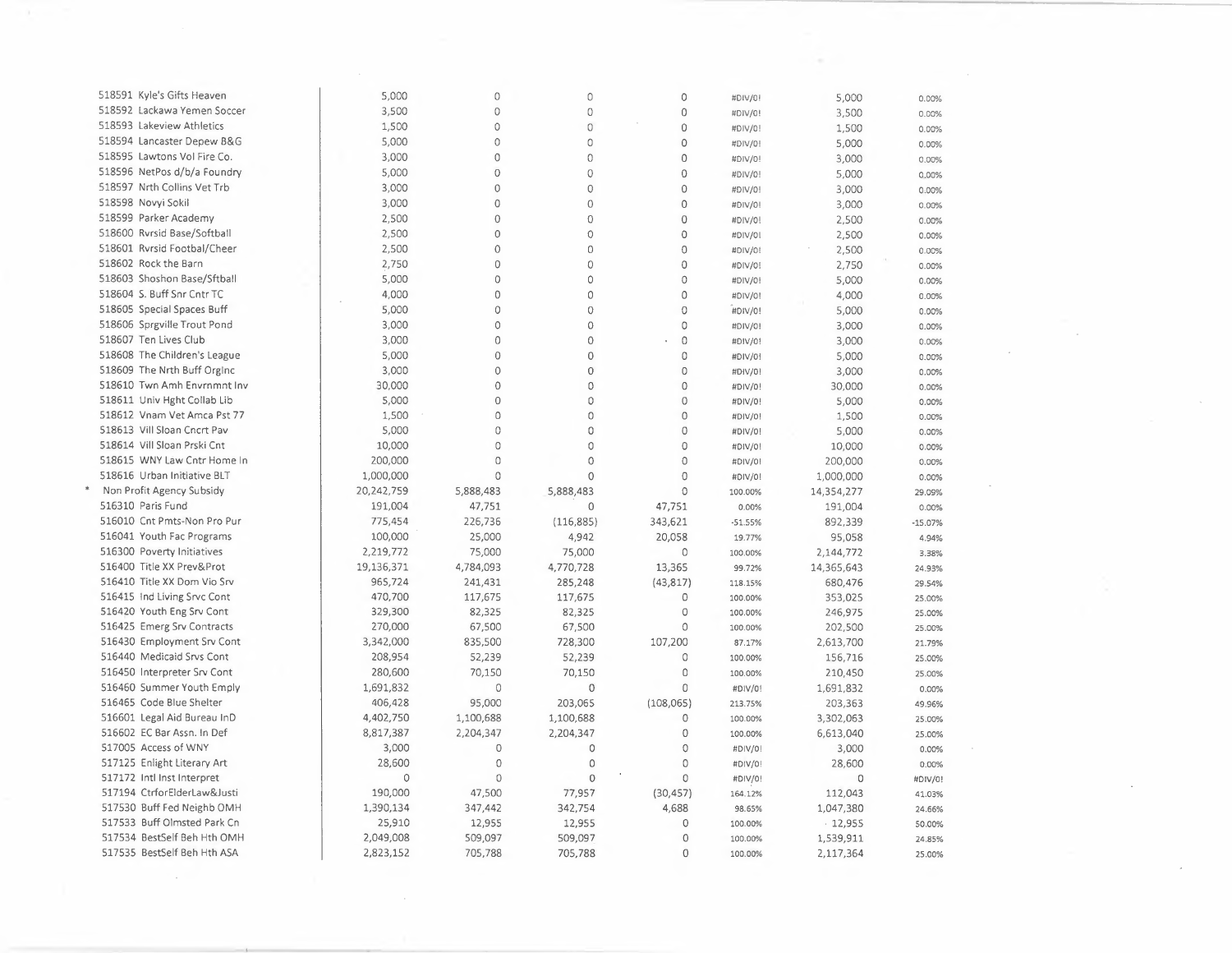| 517536 BestSelf Beh Hth HUD                             | 940,804   | 230,777   | 138,214     | 92,563       | 59.89%  | 802,590   | 14.69% |  |
|---------------------------------------------------------|-----------|-----------|-------------|--------------|---------|-----------|--------|--|
| 517541 CatholicCharitiesOMH                             | 1,978,903 | 481,088   | 479,767     | 1,321        | 99.73%  | 1,499,136 | 24.24% |  |
| 517554 ComSvcs Dvl DisOPWDD                             | 246,898   | 61,725    | 61,725      | (1)          | 100.00% | 185,173   | 25.00% |  |
| 517560 Comm Connect NY OMH                              | 1,114,350 | 278,579   | 278,579     | (1)          | 100.00% | 835,771   | 25.00% |  |
| 517569 Compeer West OMH                                 | 442,171   | 109,060   | 109,060     | $\Omega$     | 100.00% | 333,111   | 24.66% |  |
| 517577 Haz Waste CESQG Coll                             | 30,000    | 7,500     | 0           | 7,500        | 0.00%   | 30,000    | 0.00%  |  |
| 517578 Coord Care Svc OMH                               | 654,733   | 163,683   | 163,684     | (1)          | 100.00% | 491,049   | 25.00% |  |
| 517579 Coord Care Svc ASA                               | 1,204,035 | 301,009   | 215,261     | 85,748       | 71.51%  | 988,774   | 17.88% |  |
| 517581 Court Ordered-MH Srv                             | 1,200,000 | 300,000   | 405,406     | (105, 406)   | 135.14% | 794,594   | 33.78% |  |
| 517589 EC CnPrevAlco&SubASA                             | 994,594   | 243,782   | 243,782     | $\circ$      | 100.00% | 750,812   | 24.51% |  |
| 517593 Environ Mgt Council                              | 3,680     | 1,055     | 150         | 905          | 14.24%  | 3,530     | 4.08%  |  |
| 517597 EPIC ASA                                         | 55,997    | 13,999    | 13,999      | $\circ$      | 100.00% | 41,998    | 25.00% |  |
| 517598 EPIC OMH                                         | 168,779   | 42,006    | 42,006      | $\mathbf 1$  | 100.00% | 126,774   | 24.89% |  |
| 517601 Erie Fish Adv Board                              | 10,000    | 2,500     | 109         | 2,391        | 4.36%   | 9,891     | 1.09%  |  |
| 517607 Families' CAN OMH                                | 557,540   | 138,191   | 138,191     | $\circ$      | 100.00% | 419,349   | 24.79% |  |
| 517614 Cazenovia Rec SysASA                             | 1,953,476 | 488,369   | 488,369     | 0            | 100.00% |           |        |  |
| 517618 Gateway Longview OMH                             | 285,860   | 69,874    | 69,874      | 0            | 100.00% | 1,465,107 | 25.00% |  |
| 517629 Hazardous Waste Days                             | 120,000   | 30,000    | $\mathbb O$ | 30,000       |         | 215,986   | 24.44% |  |
| 517633 Heart&Hands Faith                                | 17,000    | $\circ$   | $\mathbf 0$ |              | 0.00%   | 120,000   | 0.00%  |  |
| 517637 Heritage Ctrs OPWDD                              | 439,438   | 109,860   |             | 0<br>$\circ$ | #DIV/0! | 17,000    | 0.00%  |  |
| 517649 Homeless Advance                                 | 121,093   | 30,273    | 109,860     |              | 100.00% | 329,579   | 25.00% |  |
| 517653 Homeless Reimburse                               | 51,086    |           | 30,273      | $\circ$      | 100.00% | 90,820    | 25.00% |  |
| 517655 Hope of Bflo Inc OMH                             |           | 12,772    | 12,772      | $\mathbf 0$  | 100.00% | 38,315    | 25.00% |  |
| 517665 Housing Options OMH                              | 42,631    | 10,658    | 10,658      | (0)          | 100.00% | 31,973    | 25.00% |  |
|                                                         | 1,680,646 | 417,477   | 416,356     | 1,121        | 99.73%  | 1,264,290 | 24.77% |  |
| 517675 Jewish Family OMH<br>517678 Family Help Cntr OMH | 246,227   | 60,955    | 60,955      | (0)          | 100.00% | 185,272   | 24.76% |  |
|                                                         | 963,840   | 237,222   | 237,222     | 0            | 100.00% | 726,618   | 24.61% |  |
| 517689 Living Op DePaul OMH                             | 5,396,752 | 1,349,188 | 1,327,891   | 21,297       | 98.42%  | 4,068,861 | 24.61% |  |
| 517690 Living Op DePaul HUD                             | 999,170   | 242,899   | 84,424      | 158,475      | 34.76%  | 914,746   | 8.45%  |  |
| 517701 Mental Hea Assoc OMH                             | 593,770   | 140,760   | 140,760     | (1)          | 100.00% | 453,010   | 23.71% |  |
| 517717 Mid Erie MH Svs OMH                              | 1,260,989 | 313,871   | 299,263     | 14,608       | 95.35%  | 961,726   | 23.73% |  |
| 517718 Mid Erie MH Svs ASA                              | 182,664   | 45,666    | 45,666      | 0            | 100.00% | 136,998   | 25.00% |  |
| 517725 Native Amer Comm ASA                             | 155,767   | 38,942    | 38,942      | (0)          | 100.00% | 116,825   | 25.00% |  |
| 517733 North Buff Comm Ctr                              | 10,000    | $\circ$   | $\circ$     | 0            | #DIV/0! | 10,000    | 0.00%  |  |
| 517737 N West Buff Comm Ctr                             | 10,000    | $\circ$   | $\circ$     | $\circ$      | #DIV/0! | 10,000    | 0.00%  |  |
| 517749 Operation Prime Time                             | 600,000   | 0         | $\circ$     | 0            | #DIV/0! | 600,000   | 0.00%  |  |
| 517758 Plymouth Crossroads                              | 9,000     | $\circ$   | $\circ$     | $\circ$      | #DIV/0! | 9,000     | 0.00%  |  |
| 517761 Preventionfocus ASA                              | 680,013   | 170,003   | 170,003     | $\circ$      | 100.00% | 510,010   | 25.00% |  |
| 517764 Research Fndtn OMH                               | 342,568   | 84,672    | $\circ$     | 84,672       | 0.00%   | 342,568   | 0.00%  |  |
| 517765 Restoratn SocietyOMH                             | 2,243,326 | 549,684   | 547,836     | 1,848        | 99.66%  | 1,695,490 | 24.42% |  |
| 517766 Restoratn SocietyHUD                             | 738,871   | 178,827   | 14,902      | 163,925      | 8.33%   | 723,969   | 2.02%  |  |
| 517767 Ren Addiction Sr ASA                             | 1,617,294 | 404,324   | 404,324     | (1)          | 100.00% | 1,212,970 | 25.00% |  |
| 517768 Restoratn SocietyASA                             | 264,983   | 66,246    | 66,246      | (0)          | 100.00% | 198,737   | 25.00% |  |
| 517769 Runaway Advance                                  | 57,212    | 14,303    | 14,303      | $\circ$      | 100.00% | 42,909    | 25.00% |  |
| 517773 Runaway Reimbursement                            | 34,328    | 8,582     | 8,582       | $\circ$      | 100.00% | 25,746    | 25.00% |  |
| 517774 Rural Outreach                                   | 10,000    | 0         | $\circ$     | $\circ$      | #DIV/0! | 10,000    | 0.00%  |  |
| 517775 RTA Comm Agencies Pr                             | 60,000    | 15,000    | 5,000       | 10,000       | 33.33%  | 55,000    | 8.33%  |  |
| 517780 Save the MichaelsASA                             | 600,000   | 150,000   | 150,000     | $\circ$      | 100.00% | 450,000   | 25.00% |  |
| 517781 Savings Grace MinOMH                             | 161,388   | 39,752    | 39,752      | (0)          | 100.00% | 121,636   | 24.63% |  |
| 517793 S. Tier Envir LivOMH                             | 128,079   | 32,020    | 31,868      | 152          | 99.53%  | 96,211    | 24.88% |  |
| 517805 Southwest Key OMH                                | 1,033,000 | 258,250   | 258,250     | $\circ$      | 100.00% | 774,750   | 25.00% |  |
| 517808 Spectrum Human HUD                               | 990,406   | 238,437   | 19,870      | 218,567      | 8.33%   | 970,536   | 2.01%  |  |
|                                                         |           |           |             |              |         |           |        |  |

 $\mathcal{A}$ 

 $\frac{1}{\sqrt{2}}$ 

 $\label{eq:2} \frac{1}{\sqrt{2}}\int_{0}^{\infty}\frac{1}{\sqrt{2\pi}}\left(\frac{1}{\sqrt{2}}\right)^{2}d\mu_{\rm{eff}}\,.$ 

 $\mathcal{A}(\cdot)$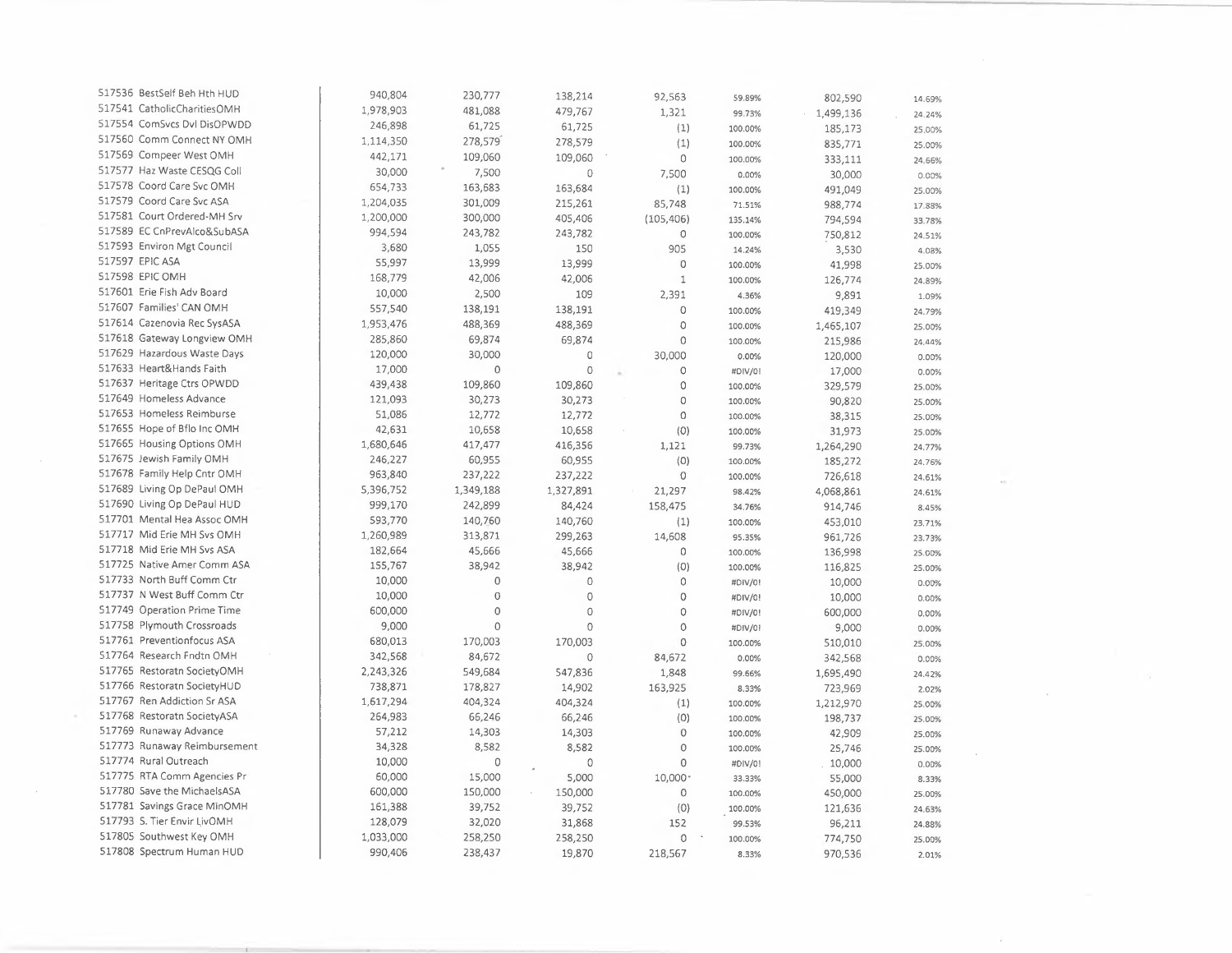| 517809 Spectrum Human OMH                                  | 3,747,731   | 932,127      | 932,127             | $\circ$        | 100.00% | 2,815,604   | 24.87%  |  |
|------------------------------------------------------------|-------------|--------------|---------------------|----------------|---------|-------------|---------|--|
| 517810 Spectrum Human ASA                                  | 70,578      | 17,645       | 17,645              | (1)            | 100.00% | 52,933      | 25.00%  |  |
| 517817 Suicide Prv&Crisis S                                | 75,502      | 28,177       | 12,402              | 15,775         | 44.02%  | 63,100      | 16.43%  |  |
| 517818 Suicide Prevent OMH                                 | 2,411,426   | 589,987      | 581,728             | 8,259          | 98.60%  | 1,829,698   | 24.12%  |  |
| 517821 Suicide Prevent ASA                                 | 301,467     | 75,367       | 75,367              | (0)            | 100.00% | 226,100     | 25.00%  |  |
| 517825 Supportive Srvs Corp                                | 78,000      | 19,500       | 31,981              | (12, 481)      | 164.01% | 46,019      | 41.00%  |  |
| 517833 Transitional Srv OMH                                | 1,791,945   | 447,318      | 446,317             | 1,001          | 99.78%  | 1,345,628   | 24.91%  |  |
| 517834 Transitional Srv HUD                                | 1,427,761   | 355,349      | 66,981              | 288,368        | 18.85%  | 1,360,780   | 4.69%   |  |
| 517845 Univ Psych Prac OMH                                 | 1,791,403   | 436,110      | 436,110             | $\overline{O}$ | 100.00% | 1,355,293   | 24.34%  |  |
| 517847 Univ Psych Prc OPWDD                                | 129,278     | 32,320       | 32,320              | (1)            | 100.00% | 96,958      | 25.00%  |  |
| 517850 WNY VA Housing HUD                                  | 372,944     | 81,678       | 61,259              | 20,419         | 75.00%  | 311,685     | 16.43%  |  |
| 517852 WellnessInstGrtrBflo                                | 3,000       | $\mathbf 0$  | $\circ$             | $\circ$        | #DIV/0! | 3,000       | 0.00%   |  |
| 517853 West Side Comm Svcs                                 | 2,500       | $\circ$      | $\circ$             | $\mathbf 0$    | #DIV/0! | 2,500       | 0.00%   |  |
| 517854 West Side Comm ASA                                  | 113,316     | 28,329       | 23,514              | 4,815          | 83.00%  | 89,802      | 20.75%  |  |
| 517855 West Side Comm OMH                                  | 33,281      | 8,213        | 8,213               | (1)            | 100.01% | 25,068      | 24.68%  |  |
| 517857 WNY Indep Living OMH                                | 1,289,194   | 313,879      | 313,879             | (1)            | 100.00% | 975,315     | 24.35%  |  |
| 517859 WNY Indep Living ASA                                | 259,683     | 64,921       | 64,921              | (0)            | 100.00% | 194,762     | 25.00%  |  |
| 517861 WNY Untd Against ASA                                | 1,076,009   | 265,758      | 265,758             | $\circ$        | 100.00% | 810,251     | 24.70%  |  |
| 517876 Youth Dev. Programs                                 | 799,496     | 199,875      | 134,750             | 65,125         | 67.42%  | 664,746     | 16.85%  |  |
| 517878 Youth Programs - CF                                 | 24,000      | 0            | (11,000)            | 11,000         | #DIV/0! | 35,000      | -45.83% |  |
| 517879 Supervision/Treatmen                                | 990,000     | 247,500      | 187,383             | 60,117         | 75.71%  | 802,617     | 18.93%  |  |
| Non Profit Purchase of Servic                              | 100,609,956 | 23,976,102   | 22,369,679          | 1,606,423      | 93.30%  |             |         |  |
| 516020 Pro Ser Cnt and Fees                                | 15,861,108  | 2,761,139    |                     | 702,606        |         | 78,240,276  | 22.23%  |  |
| 516021 Bonadio Group                                       | 120,000     | 30,000       | 2,058,534<br>30,000 | $\mathbf 0$    | 74.55%  | 13,802,575  | 12.98%  |  |
| 516030 Maintenance Contracts                               |             |              |                     |                | 100.00% | 90,000      | 25.00%  |  |
| 516042 Foreclosure Action                                  | 6,276,524   | 2,481,593    | 2,685,352           | (203, 759)     | 108.21% | 3,591,172   | 42.78%  |  |
| 516080 Life Safety Contract                                | 1,475,000   | 1,092,700    | 1,092,700           | 0              | 100.00% | 382,300     | 74.08%  |  |
| 516100 Parks Master Plan                                   | 1,262,646   | 330,510      | 301,203             | 29,307         | 91.13%  | 961,443     | 23.85%  |  |
|                                                            | 56,444      | 4,844        | 4,800               | 44             | 99.09%  | 51,644      | 8.50%   |  |
| 520000 Municipal Assoc Fees                                | 114,015     | 114,015      | 114,014             | $\mathbf{1}$   | 100.00% | $1\,$       | 100.00% |  |
| 520010 Txs&Asses-Co Ownd Pr<br>520020 Co Res Enrl Comm Col | 750         | 188          | 123                 | 65             | 65.59%  | 627         | 16.40%  |  |
|                                                            | 7,188,870   | 137,218      | 144,928             | (7, 710)       | 105.62% | 7,043,942   | 2.02%   |  |
| 520040 Curr Pymts Mass Tran                                | 3,657,200   | 914,300      | 914,300             | $\circ$        | 100.00% | 2,742,900   | 25.00%  |  |
| 520050 Garbage Disposal                                    | 109,920     | 27,480       | 20,820              | 6,660          | 75.76%  | 89,100      | 18.94%  |  |
| 520070 Buffalo Bills Maint                                 | 2,629,624   | 406,628      | 406,628             | $\mathbf 0$    | 100.00% | 2,222,996   | 15.46%  |  |
| 520072 Working Capital Asst                                | 1,693,800   | $\mathbf{0}$ | $\circ$             | $\mathbf 0$    | #DIV/0! | 1,693,800   | 0.00%   |  |
| Professional Srvs Contracts a                              | 40,445,901  | 8,300,614    | 7,773,402           | 527,213        | 93.65%  | 32,672,500  | 19.22%  |  |
| 516050 Dept Payments-ECMCC                                 | 7,032,627   | 1,191,996    | 854,660             | 337,336        | 71.70%  | 6,177,967   | 12.15%  |  |
| 516051 ECMCC Drug & Alcohol                                | 405,331     | 107,211      | 99,373              | 7,838          | 92.69%  | 305,958     | 24.52%  |  |
| <b>ECMCC Payments</b>                                      | 7,437,958   | 1,299,207    | 954,033             | 345,174        | 73.43%  | 6,483,925   | 12.83%  |  |
| 516060 Sales Tax Loc Gov 3%                                | 337,955,669 | 74,763,325   | 76,185,187          | (1,421,861)    | 101.90% | 261,770,482 | 22.54%  |  |
| 516070 Flat Dist from 1%                                   | 12,500,000  | 12,500,000   | 12,500,000          | $\circ$        | 100.00% | $\Omega$    | 100.00% |  |
| 520030 NFTA-Share Sales Tax                                | 21,865,186  | 4,837,066    | 4,887,297           | (50, 231)      | 101.04% | 16,977,890  | 22.35%  |  |
| Sales Tax to Local Government<br>$**$                      | 372,320,855 | 92,100,391   | 93,572,483          | (1,472,092)    | 101.60% | 278,748,372 | 25.13%  |  |
| Contractual                                                | 541,057,429 | 131,564,797  | 130,558,079         | 1,006,718      | 99.23%  | 410,499,350 | 24.13%  |  |
| 561410 Lab & Tech Egt                                      | 3,759,519   | 688,825      | 505,227             | 183,598        | 73.35%  | 3,254,292   | 13.44%  |  |
| 561420 Office Furn & Fixt                                  | 524,641     | 244,480      | 60,401              | 184,079        | 24.71%  | 464,240     | 11.51%  |  |
| 561430 Bldg Grs & Hvy Eq                                   | 10,000      | 2,500        | 2,183               | 317            | 87.31%  | 7,817       | 21.83%  |  |
| 561440 Motor Vehicles<br>$\pm\pm$                          | 117,797     | 43,532       | $\mathbb O$         | 43,532         | 0.00%   | 117,797     | 0.00%   |  |
| Equipment                                                  | 4,411,957   | 979,337      | 567,811             | 411,526        | 57.98%  | 3,844,147   | 12.87%  |  |
| 559000 County Share - Grants                               | 7,108,978   | 508,162      | 505,022             | 3,140          | 99.38%  | 6,603,956   | 7.10%   |  |
| 570020 Interfund - Road                                    | 15,939,104  | 5,494,776    | 5,491,144           | 3,632          | 99.93%  | 10,447,960  | 34.45%  |  |
|                                                            |             |              |                     |                |         |             |         |  |

 $\mathcal{L}^{\text{max}}_{\text{max}}$ 

 $\sim 10^{11}$  km

 $\sim 10^{-10}$ 

 $\sim 10^{-1}$ 

 $\mathcal{A}^{\mathrm{c}}$  .

 $\mathcal{A}^{\pm}$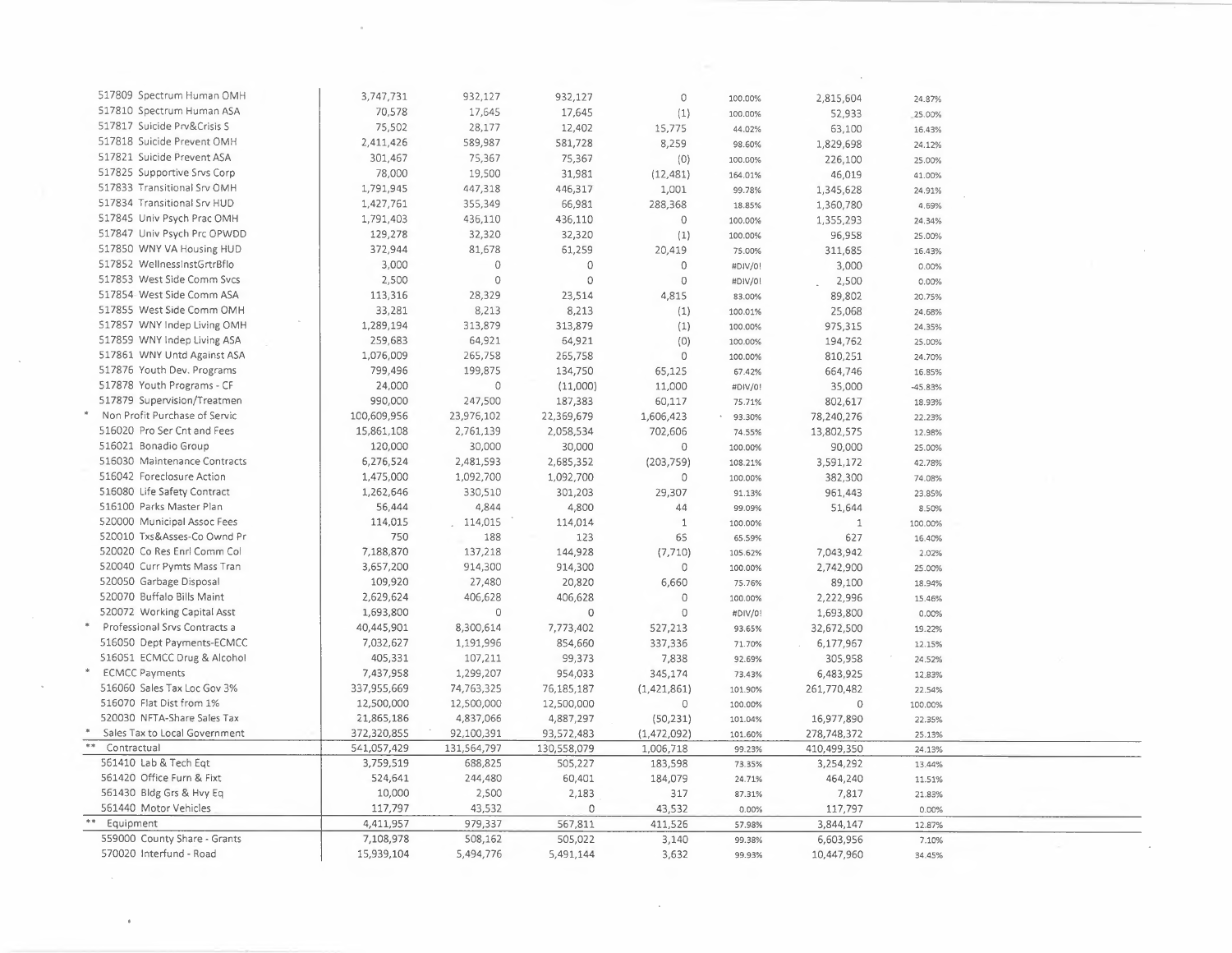| 570025 InterFd Co Share 911                                | 4,375,528                 | 993,132     | 989,356     | 3.776       | 99.62%  | 3,386,172   | 22.61%  |  |
|------------------------------------------------------------|---------------------------|-------------|-------------|-------------|---------|-------------|---------|--|
| 570030 Interfund-ECC Sub                                   | 17,724,317                | $\circ$     | $\circ$     | 0           | #DIV/0! | 17,724,317  | 0.00%   |  |
| 570050 InterFund Trans-Cap                                 | 2,990,800                 | 100,000     | 150,000     | (50,000)    | 150.00% | 2,840,800   | 5.02%   |  |
| 575000 Interfnd Exp Non-Sub                                | 963,387                   | $\Omega$    | $\circ$     | 0           | #DIV/0! | 963,387     | 0.00%   |  |
| 575040 I/F Expense-Utility                                 | 3,839,133                 | 959,783     | 654,040     | 305,743     | 68.14%  | 3,185,093   | 17.04%  |  |
| $\ast$<br>Interfund Expense                                | 52,941,247                | 8,055,853   | 7,789,563   | 266,290     | 96.69%  | 45,151,684  | 14.71%  |  |
| 910200 ID Budget Services                                  | 0                         | $\circ$     | $\circ$     | $\Omega$    | #DIV/0! | $\circ$     | #DIV/0! |  |
| 910600 ID Purchasing Srv                                   | (209, 725)                | (52, 431)   | (47, 473)   | (4,959)     | 90.54%  | (162, 253)  | 22.64%  |  |
| 910700 ID Fleet Services                                   | (2,057,326)               | (514, 332)  | (367, 665)  | (146, 667)  | 71.48%  | (1,689,661) | 17.87%  |  |
| 911200 ID Comptroller's Srv                                | 0                         | $\circ$     | $\circ$     | 0           | #DIV/0! | 0           | #DIV/0! |  |
| 911400 ID District Atty Srv                                | 0                         | $\circ$     | $\circ$     | 0           | #DIV/0! | $\circ$     | #DIV/0! |  |
| 911490 ID DA Grant Srv                                     | 25,000                    | 6,250       | 4,584       | 1,666       | 73.34%  | 20,416      | 18.33%  |  |
| 911500 ID Sheriff Div. Srvs                                | 0                         | $\circ$     | $\circ$     | 0           | #DIV/0! | $\circ$     | #DIV/0! |  |
| 911600 ID Jail Mgt. Service                                | $\circ$                   | $\circ$     | $\circ$     | $\circ$     | #DIV/0! | $\Omega$    | #DIV/0! |  |
| 912000 ID DSS Service                                      | $\circ$                   | $\Omega$    | $\circ$     | $\mathbf 0$ | #DIV/0! | $\circ$     | #DIV/0! |  |
| 912215 ID DPW Mail Srvs                                    | (9,084)                   | (2, 271)    | (1, 419)    | (852)       | 62.50%  | (7,665)     | 15.62%  |  |
| 912220 ID Build&Grounds Srv                                | 0                         | $\Omega$    | $\circ$     | 0           | #DIV/0! | $\circ$     | #DIV/0! |  |
| 912300 ID Highways Services                                | 29,837                    | 7,459       | 972         | 6,487       | 13.03%  | 28,865      | 3.26%   |  |
| 912400 ID Mental Health Srv                                | 0                         | $\Omega$    | $\circ$     | $\Omega$    | #DIV/0! | $\circ$     | #DIV/0! |  |
| 912420 ID Forensic MH Srv                                  | $\mathbf 0$               | $\mathbf 0$ | $\circ$     | $\circ$     | #DIV/0! | $\circ$     | #DIV/0! |  |
| 912520 ID Youth Deten Srvs                                 | $\overline{0}$            | $\circ$     | $\mathbb O$ | $\mathbf 0$ | #DIV/0! | $\circ$     | #DIV/0! |  |
| 912530 ID Youth Bureau Srvs                                | $\circ$                   | $\circ$     | $\circ$     | $\circ$     | #DIV/0! | $\Omega$    | #DIV/0! |  |
| 912600 ID Probation Services                               | $\mathsf{O}\xspace$       | $\circ$     | $\circ$     | $\circ$     | #DIV/0! | $\Omega$    | #DIV/0! |  |
| 912700 ID Health Services                                  | (18,094)                  | (4,524)     | (33, 718)   | 29,195      | 745.40% | 15,624      | 186.35% |  |
| 912730 ID Health Lab Srv                                   | (17, 355)                 | (4, 339)    | (5,744)     | 1,405       | 132.39% | (11, 611)   | 33.10%  |  |
| 912740 ID Med Ex Services                                  | $\circ$                   | $\circ$     | 0           | 0           | #DIV/0! | $\mathbf 0$ | #DIV/0! |  |
| 913000 ID Veterans Services                                | $\mathbf{0}$              | $\circ$     | $\circ$     | $\circ$     | #DIV/0! | $\circ$     | #DIV/0! |  |
| 914000 ID CW Accts Budget                                  | (19, 753)                 | (7,800)     | (7,800)     | $\circ$     | 100.00% | (11,953)    | 39.49%  |  |
| 916000 ID County Attny Srv                                 | (74, 347)                 | (18, 587)   | (18, 587)   | (0)         | 100.00% | (55,760)    | 25.00%  |  |
| 916200 ID Env & Plan Srv                                   | (79, 372)                 | (19, 843)   | (27, 375)   | 7,532       | 137.96% | (51,997)    | 34.49%  |  |
| 916300 ID Senior Services                                  | $\circ$                   | $\circ$     | 0           | $\mathbb O$ | #DIV/0! | $\Omega$    | #DIV/0! |  |
| 916390 ID Senior Srvs Grant                                | 24,006                    | 6,002       | 4,888       | 1,114       | 81.45%  | 19,118      |         |  |
| 916400 ID Parks Services                                   | (58, 474)                 | (14, 619)   | (14, 533)   | (86)        | 99.41%  | (43, 941)   | 20.36%  |  |
| 916500 ID CPS Services                                     | 0                         | $\circ$     | $\circ$     | $\circ$     |         |             | 24.85%  |  |
| 916700 ID Emergency Services                               | $\mathbf 0$               | $\circ$     | $\circ$     | $\mathbf 0$ | #DIV/0! | $\circ$     | #DIV/0! |  |
| 916790 ID Emerg Srvs Grant                                 |                           |             |             |             | #DIV/0! | $\circ$     | #DIV/0! |  |
| 942000 ID Library Services                                 | 99,640                    | 24,910      | 18,944      | 5,966       | 76.05%  | 80,696      | 19.01%  |  |
|                                                            | 195,533                   | 48,883      | 48,883      | $\circ$     | 100.00% | 146,650     | 25.00%  |  |
| 980000 ID DISS Services                                    | (2,002,108)               | (500, 527)  | (351, 736)  | (148, 791)  | 70.27%  | (1,650,372) | 17.57%  |  |
| Interdepartmental Billings<br>Allocations                  | (4, 171, 622)             | (1,045,767) | (797, 779)  | (247, 989)  | 76.29%  | (3,373,843) | 19.12%  |  |
| 525000 MMIS-Medicaid Loc Sh                                | 48,769,625<br>199,920,838 | 7,010,085   | 6,991,784   | 18,302      | 99.74%  | 41,777,841  | 14.34%  |  |
| 525020 UPL Expense                                         | 9,666,299                 | 49,980,210  | 49,886,668  | 93,542      | 99.81%  | 150,034,170 | 24.95%  |  |
|                                                            |                           | 3,660,122   | 3,660,122   | $\circ$     | 100.00% | 6,006,177   | 37.86%  |  |
| 525030 MA - Gross Loc Pymts<br>525040 Family Assistance-FA | 72,801                    | 18,200      | 9,953       | 8,248       | 54.68%  | 62,848      | 13.67%  |  |
|                                                            | 36,674,420                | 9,168,605   | 8,456,541   | 712,064     | 92.23%  | 28,217,879  | 23.06%  |  |
| 525050 CWS - Foster Care                                   | 64,709,227                | 16,177,307  | 16,852,975  | (675, 668)  | 104.18% | 47,856,252  | 26.04%  |  |
| 525060 Safety Net Assist                                   | 39,114,019                | 9,778,505   | 8,967,873   | 810,632     | 91.71%  | 30,146,146  | 22.93%  |  |
| 525070 Emer Assist To Adlts                                | 1,224,723                 | 306,181     | 413,085     | (106, 904)  | 134.92% | 811,638     | 33.73%  |  |
| 525080 Ed Handicapped Child                                | 667,014                   | 166,754     | 114,080     | 52,673      | 68.41%  | 552,934     | 17.10%  |  |
| 525091 Child Care - Title XX                               | 1,958,431                 | 489,608     | 339,024     | 150,584     | 69.24%  | 1,619,407   | 17.31%  |  |
| 525092 Child Care - CCBG                                   | 26,645,367                | 6,061,342   | 5,849,552   | 211,789     | 96.51%  | 20,795,815  | 21.95%  |  |
| 525100 Housekeeping - DSS                                  | 36,486                    | 9,122       | $\Omega$    | 9,122       | 0.00%   | 36,486      | 0.00%   |  |

 $\overline{\phantom{a}}$ 

 $\sim$